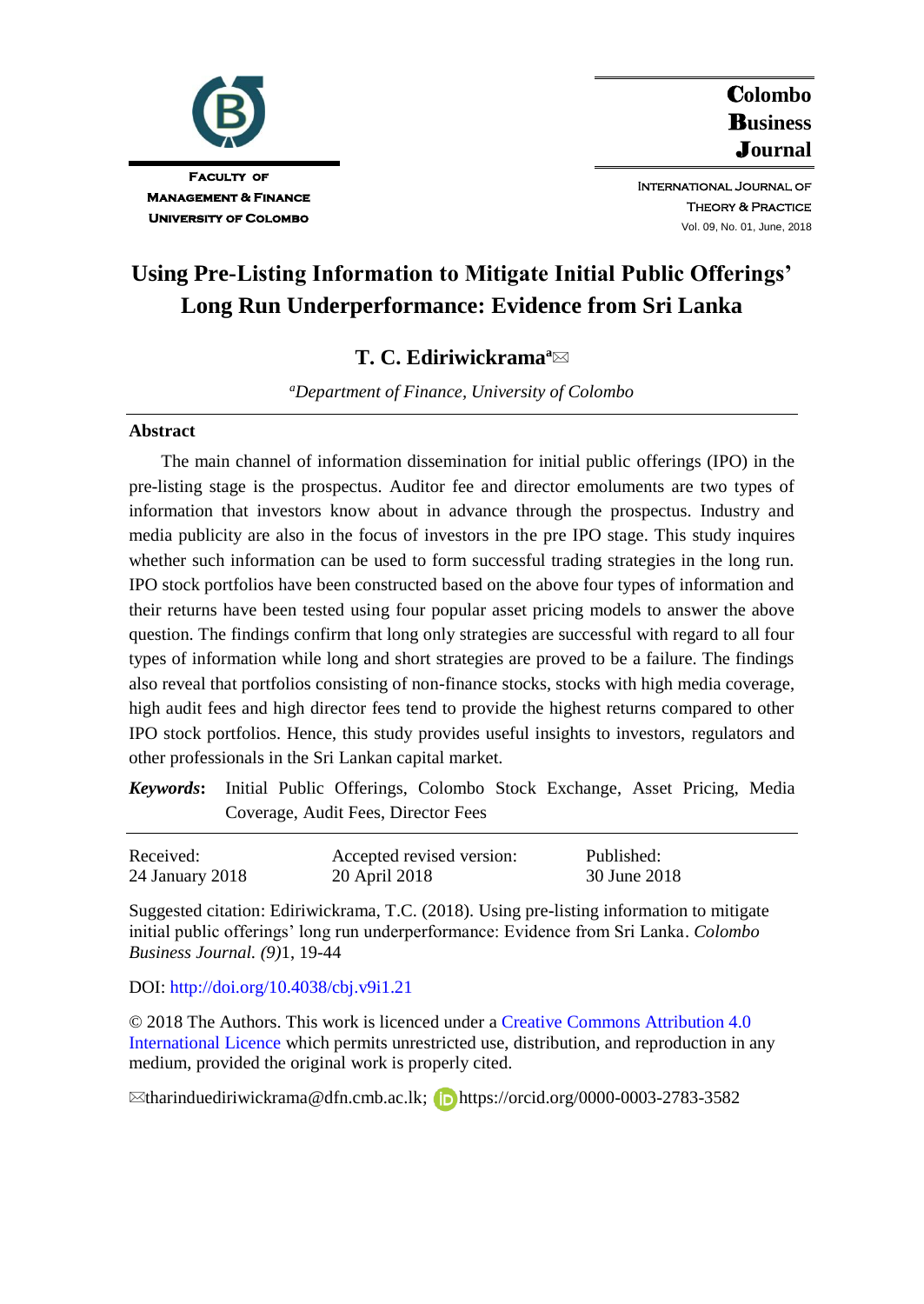# **Introduction**

The main channel of information dissemination for initial public offerings (IPO) in the pre listing stage is the prospectus which typically includes valuable information such as details of the issue, overview on business operations and industry, management discussion and analysis, and corporate structure and past financial statements together with the auditor's report. Investors have to use this pre IPO information wisely in order to avoid IPO long run underperformance documented by Ritter (1991) in United States of America, which was subsequently reported in many parts of the world including Levis (1993), Kooli and Suret (2004), and Sahoo and Rajib (2010). Peter (2007) conducted a study on the long run performance of Sri Lankan IPOs. The general trend of IPOs identified by many scholars including Ritter (1991) is that the long run excess returns diminish by the end of three years. However, according to Peter (2007), positive excess buy and hold returns were recorded for first two years (21.35% in the first post issue year and 30.92% in the second post issue year) and it turned to -12.96% only in the third post issue year in Sri Lanka. This study intends to examine the effectiveness of long only as well as long and short trading strategies based on pre IPO information as a remedy to the long run underperformance of IPO stocks.

Signaling theory provides some useful clues to investors to select long run survivors from all the IPOs listed. Some of them are cited in IPO literature: Allen and Faulhaber (1989) using IPO underpricing, Carter, Dark, and Singh (1998) using reputed underwriting firms, Feltham, Hughes, and Simunic (1991) using reputed audit firms, Leland and Pyle (1977) selecting high pre IPO equity firms, and Brav and Gompers (1997) using venture capitalists. In this study, four types of pre IPO information are selected to form trading strategies and subsequently to evaluate their effectiveness which are pre IPO media coverage, industry to which the IPO belongs to, pre IPO director fees, and pre IPO audit fees. These four types of information were given little or no attention in the IPO context even though there are studies on the relationship with normal stocks shown in studies such as Fang and Peress (2009) for media coverage, Simunic (1980) for audit fees, Malmendier and Tate (2009) for director fees and Chou, Ho, and Ko (2012) for industry. Some of the exceptions that studied the impact to IPO stocks are Dong and Michel (2012) for industry and Liu, Sherman, and Zhang (2014) for media coverage.

This study expects to reveal whether trading strategies formed on the above four types of information are able to generate an abnormal return using four asset pricing models which are three moment capital asset pricing model (3MCAPM) by Kraus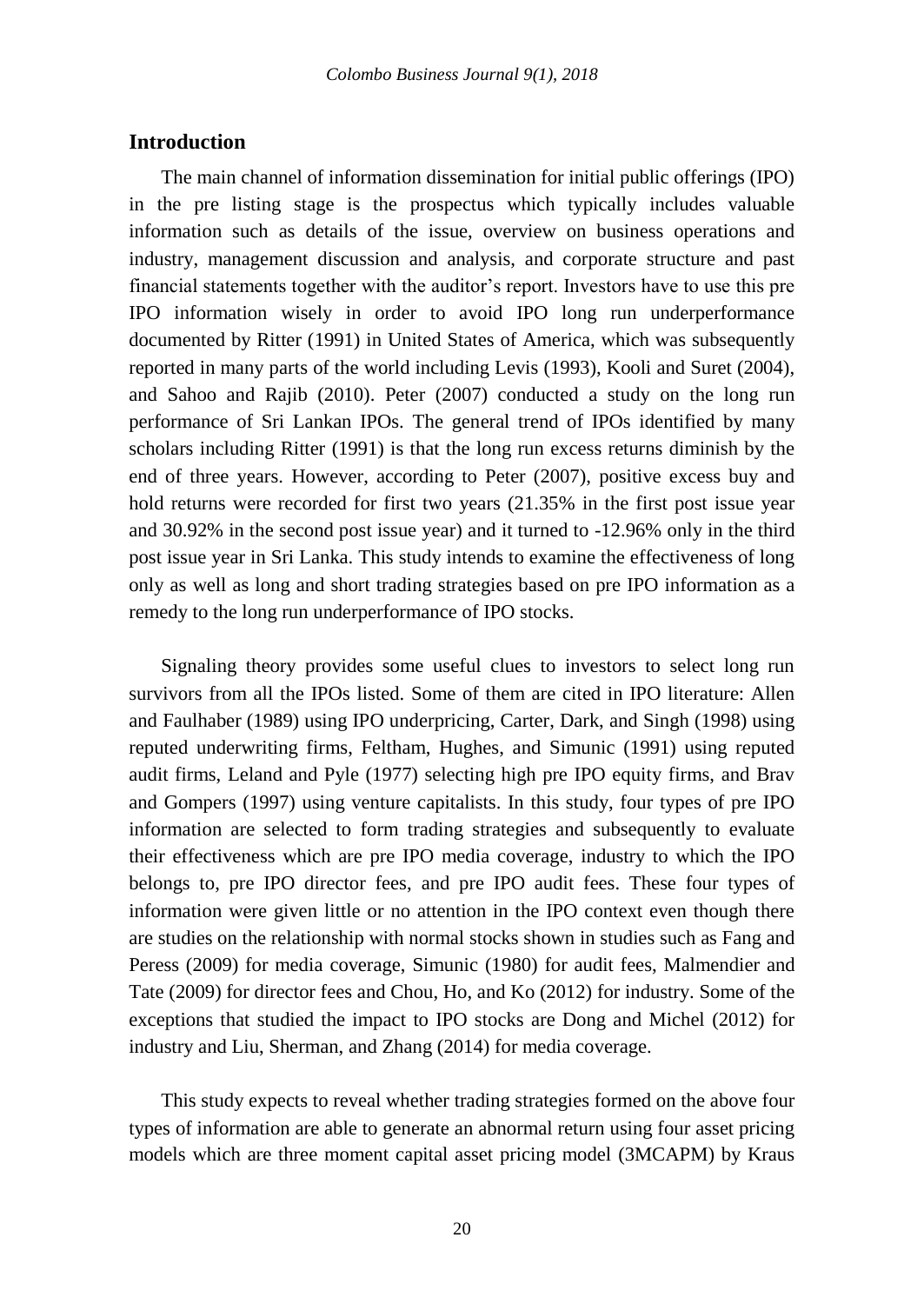and Litzenberger (1976), three factor model (FF3) by Fama and French (1993), four factor model (C4F) by Carhart (1997) and five factor model (FF5) by Fama and French (2015). In other words, this study specifically looks at whether trading strategies formed are outperforming the market index after pricing for well known risk factors such as size, book to market ratio, momentum, profitability and investment. Selected asset pricing models act as the main criteria that determine the excess returns of IPO trading strategies after accounting for popular risk factors and their use in this study is justified by the role played by them to filter excess returns from risk factors. Further, this study fills an empirical gap existing in IPO literature by suggesting strategies to overcome IPO long run underperformance. Therefore, the objective of this study is to explore the possibility of mitigating IPO long run underperformance by forming strategies based on the above four types of pre listing information. It is found that long only strategies were able to result in positive alpha (intercept) while long and short strategies are not successful for all four types of pre IPO information. Further, it is also found that IPOs that belong to non-finance industries, IPOs with high pre IPO media coverage, IPOs with high pre IPO director fees and high auditor fees tend to earn slightly higher long run excess returns compared to IPOs in financial services industry, IPOs with low pre IPO media coverage, IPOs with low director fees and low auditor fees. The rest of the paper is organized as follows. The next section discusses relevant literature followed by a section on data and methodology. Then there are two sections comprising data analysis and results, respectively. The final section presents conclusions of the study.

# **Literature Review**

At the outset, theories that have a profound influence to the study are discussed. Two such theories are market efficiency and information asymmetry. Further, a brief introduction to asset pricing models used in the study is given. Then, empirical studies consisting of the four subsections industry, pre IPO media coverage, pre IPO director fees and pre IPO auditor fees are presented.

# *Theories of Market Efficiency and Information Asymmetry*

Efficient market theory is the centrepiece of modern finance. Efficient market hypothesis has been tested extensively all over the world. Efficient market can be defined as the market in which it is impossible to earn an abnormal return by trading on the basis of publicly available information. Samuelson (1965) argued that unexpected price changes in stocks reflect that new information has been supplied to the market. New information can be defined as information that cannot be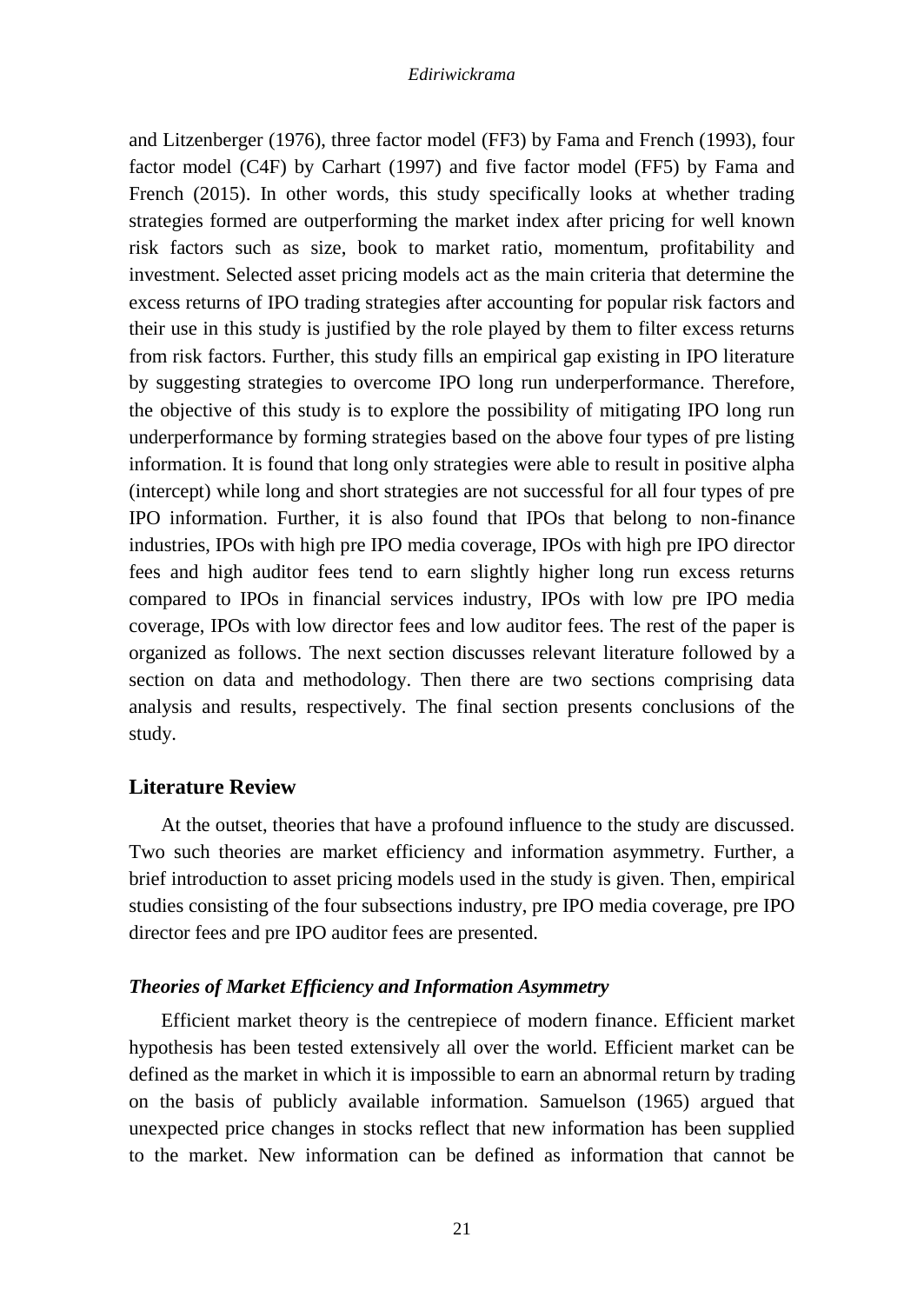deduced from previous information and new information must be independent over time. If capital markets are efficient, market value of the firm should be equaled to the present value of firms' future net cash flows. According to Fama (1970) efficient markets are characterised by competition among profit maximizing firms who attempt to estimate the value of securities in the future relying on the information they have. In an ideal world where assumptions of efficient market theory exists, there cannot be any anomalous behaviours such as IPO underpricing and subsequent lower returns in the long run. Even though efficient market theory is widely accepted among academics and professionals, it has many criticisms. One of those is that stock prices seem to be very much volatile and therefore difficult to be consistent with the efficient market theory. According to this theory, there will be no value of predictive signals of past information. However, technical analysis is widely accepted among stock market analysts as a method of forecasting stock prices. Most importantly, there are deviations or puzzles in capital markets which originates largely due to psychological biases. Even though there are lots of critics to efficient market theory, it should be noted that still no single theory has emerged so far to replace it.

Information asymmetry has been explained by Akerlof (1970) as one party possessing superior information about the fair value of any asset (IPO share in this instance) compared to other party. Key parties in an IPO process are issuing firm, their underwriters and investors. In IPO literature, different academics assumed different parties have better information compared to others. Baron (1982) argued that underwriters have better information compared to issuing firms and investors since they know the market conditions better. However, Welch (1989) argued that the issuing firm has better information since they know about their own firm very well. Rock (1986) model, better known as winner's curse model or adverse selection model assumes that a certain fraction of investors have better information compared to their peer investors, issuing firms and underwriters.

#### *Asset Pricing Models*

As described in the introduction, there are four asset pricing models used in this study. The first one is three moment capital asset pricing model (3MCAPM) proposed by Kraus and Litzenberger (1976). It is an extension to the standard capital asset pricing model (CAPM) where a skewness premium has been introduced. The standard capital asset pricing model predicts the relationship between the risk of an asset and its expected returns which was independently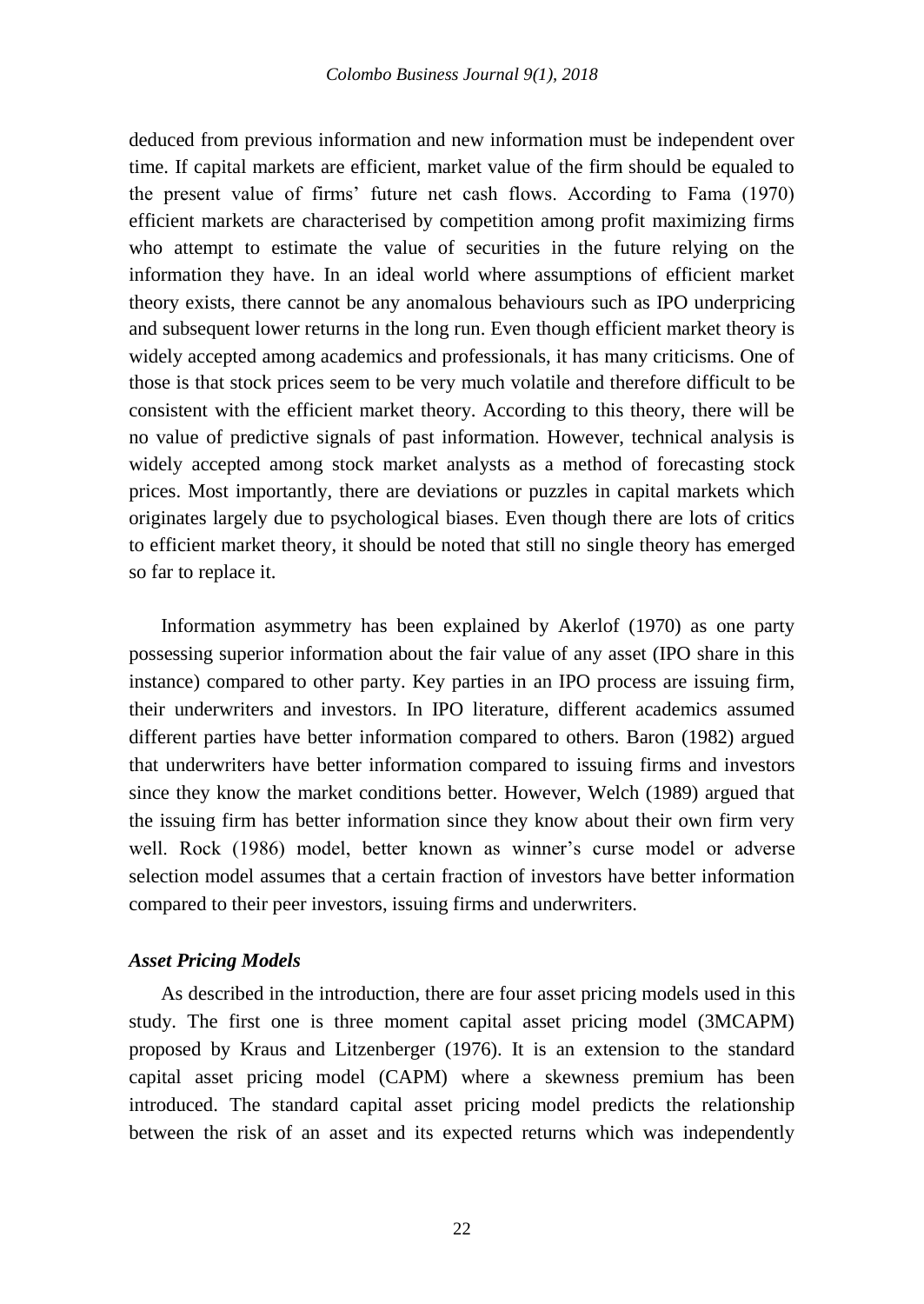developed by Sharpe (1964), Lintner (1965), and Mossin (1966). Fama and French (1993) added two more risk factors to the CAPM to represent size (measured by market capitalization) and value (measured by book-to-market ratio). Size anomaly is that small companies can earn higher risk adjusted returns compared their large counterparts. Value anomaly is a tendency of value stocks (stocks with low prices relative to their fundamentals) to outperform growth stocks (stocks with high prices relative to fundamentals). Carhart (1997) added a fourth factor to the three factor model which is momentum. Momentum is the continuation of stocks that have performed well recently to do well over the subsequent 1 to 12 months. Fama and French (2015) added two more factors which are investment and profitability to their seminal three factor model.

# *Empirical Studies*

### *Industry*

Industry refers to a group of companies that produce similar products and services or close substitutes, even though sometimes it is very complex in the real world. It was found that traditional asset pricing models are unable to explain returns for industry groups (Hou & Robinson, 2006; Lewellen, Nagel, & Shanken, 2010). Industry has a strong effect to traditional risk based factors such as size, book to market ratio and momentum. Chou et al. (2012) found several important implications which are, small firm effect is a below industry median phenomenon, value effect is an intra-industry phenomenon, and short run momentum is an inter industry phenomenon. Dong and Michel (2012) analysed industry's impact to stock returns in IPO context. They explained that if investors are underreacting to a new issue, it will lead to set the IPO initial trading price too low. Thereafter, the price will correct itself based on good prospects of the relevant IPO. When investors are overreacting to an IPO, the opposite mechanism would happen. Ritter (1991) analyzed 14 industries during years 1975–1984 and only three industries over performed. These included financial services, pharmaceuticals and airlines. Analysing Australian IPOs by dividing them into four industries that include consumer discretionary and staples, information technology, industrial and resources it was found that consumer industry is underperforming in both measures of cumulative abnormal returns as well as buy and hold abnormal returns while other industries displayed a mixed behavior (Perera, 2014).

# *Pre IPO Media Coverage*

According to market efficiency theory, mass media coverage doesn't have an impact on stock returns unless they reveal new information which was not available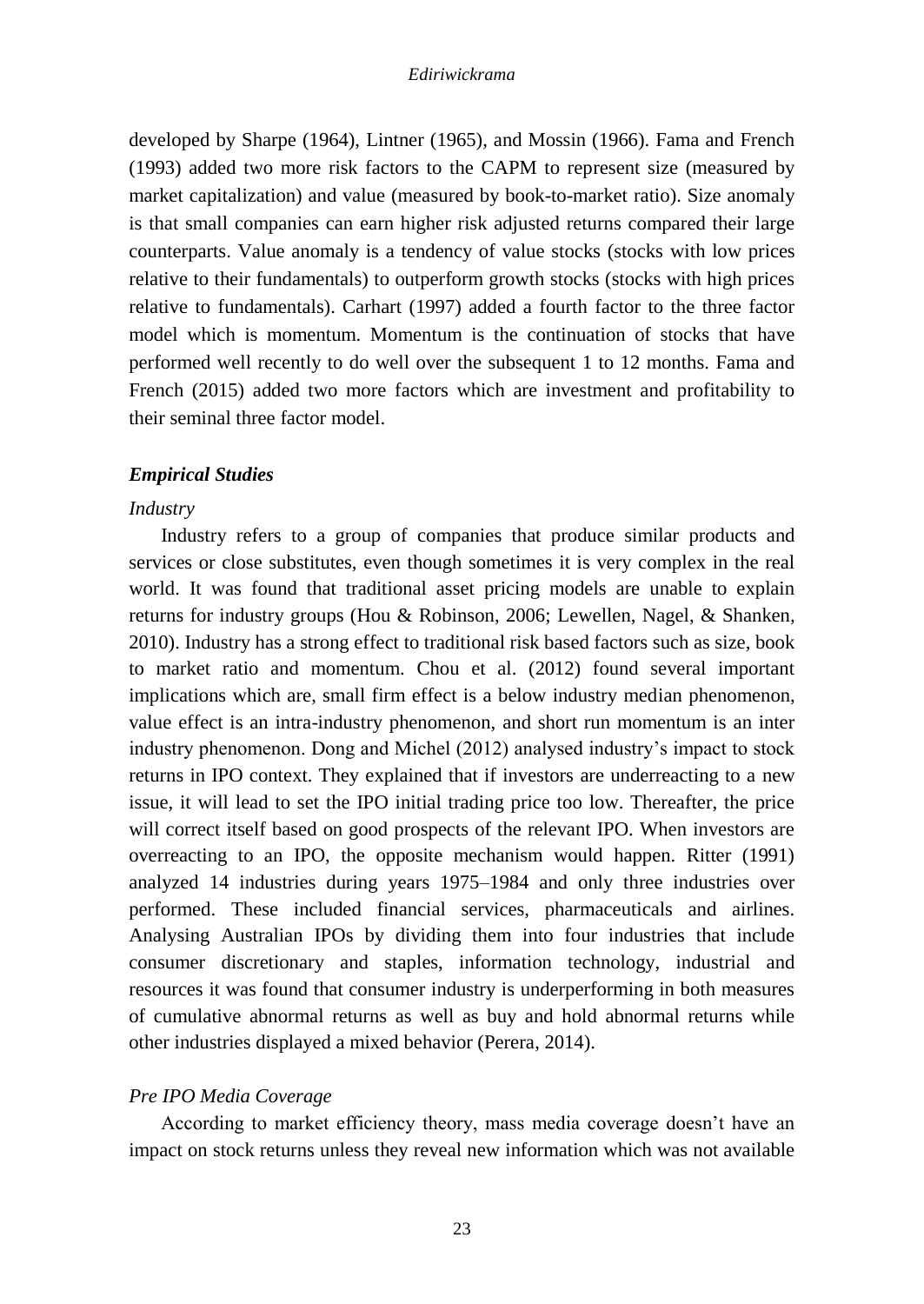before. But there are many studies that found significant relationships between media coverage and stock returns (e.g., Fang  $\&$  Peress, 2009; Tetlock, 2011). They documented that there is a negative relationship between media coverage and stock returns. The main reason for this can be explained using investor recognition hypothesis by Merton (1987). Further, Easley, Hvidkjaer, and O'Hara (2002) explained it using information asymmetry theory. Their argument is stocks with lesser information will result in lesser awareness among investors. So, high stock returns are needed to compensate those stocks with lesser information. This argument is questioned by the finding of Van Nieuwerburgh and Veldkamp (2009) that assumed that higher awareness backed by higher investor attention has a cost. Hence, high stock returns need to recover that cost involved with higher awareness.

The main channel of information dissemination for IPOs is 'prospectus' which is issued in the pre IPO stage. The relationship between media coverage and IPO stock returns was analysed by Liu et al. (2014) and they found a similar negative relationship in confirmation with findings of Fang and Peress (2009) and Tetlock (2011). Further, contrary to investor recognition hypothesis (Merton, 1987), Barber and Odean (2008) mentioned that stocks with higher attention will be selected by investors when there are large numbers of stocks available to choose from. Therefore, it can be argued that more popular stocks will grab investor attention in an IPO context too and media coverage will play a role in this process.

# *Pre IPO Director Fees*

There are a number of studies which recommend executive compensation and firm performance should be connected with each other in order to mitigate agency conflict (e.g., Grossman & Hart, 1983; Holmstrom, 1979; Jensen & Meckling, 1976; Jensen & Murphy, 1990). Further, there are a number of studies which had found a positive or strong relationship between executive pay and firm performance (e.g. Espenlaub, Walker, & Stathopoulos, 2004; Main, Bruce, & Buck, 1996; Merhebi, Pattenden, Swan, & Zhou, 2006). However, Grima, Thomson, and Wright (2007) found weak relationships between these executive pay and firm performance. However, it should be noted that most of the above studies defined firm performance in accounting measures but not the appreciation of firms' stock value. The relationship between future stock returns and executive pay is studied by several papers (e.g., Cooper, Gulen, & Rau, 2009; Lewellen, Loderer, Martin, & Blum, 1992; Malmendier & Tate, 2009; Masson, 1971; McConaughy & Mishra, 1996) while most of them found a positive relationship between executive pay and future stock returns. Cooper et al. (2009) documented that both total and cash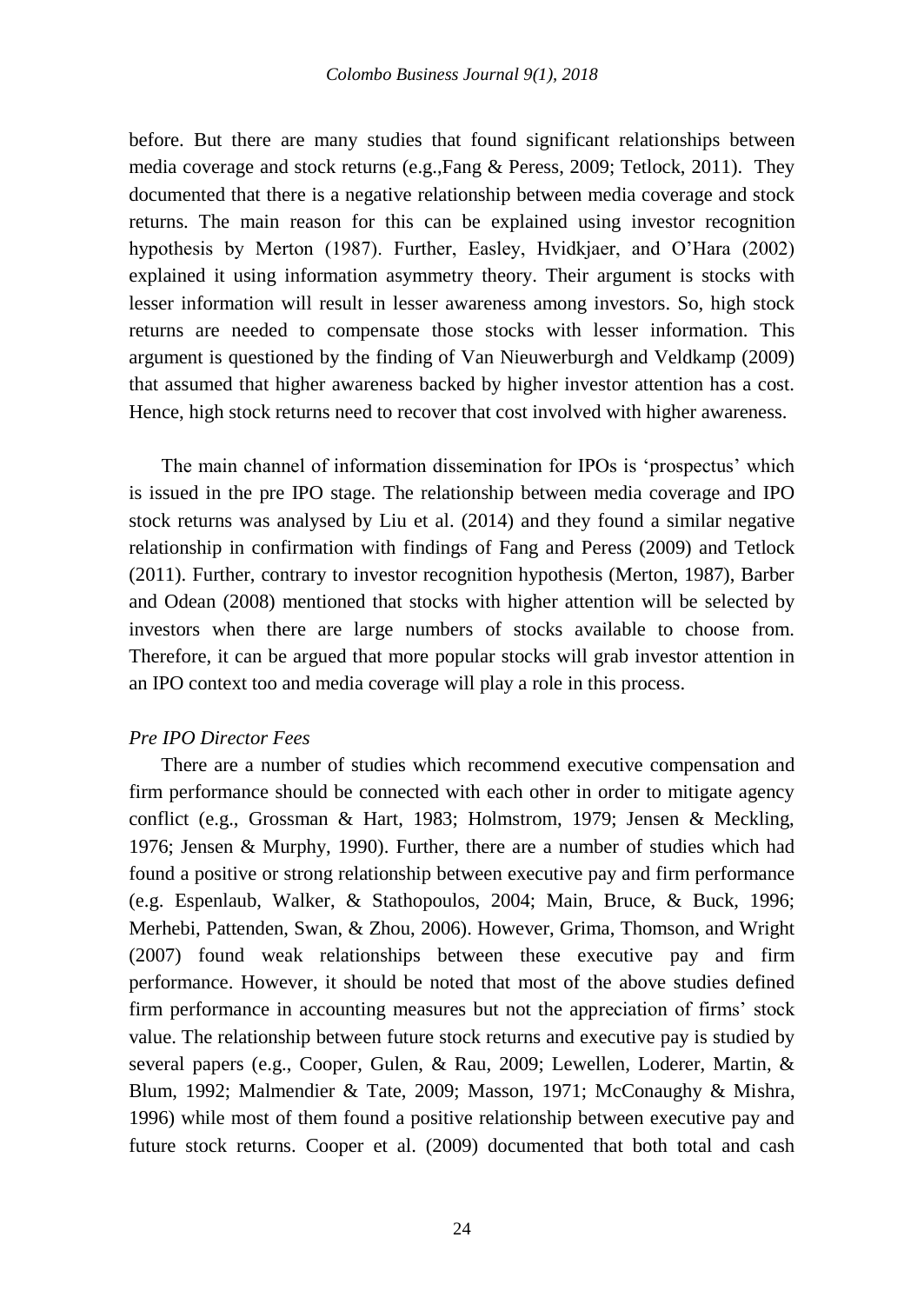compensation is unrelated or insignificantly related to stock returns<sup>1</sup>. Further, they identified that increased executive pay related information will not be quickly incorporated to stock returns due to several reasons. Some of them are existence of unobservable elements of executive compensation to outside investors, requirement of special skills and knowledge to identify such information, and tendency of increased pay leading to shareholder wealth destruction by executives such as empire building. Empirical evidence for the relationship between executive pay and stock returns in IPO context is very limited. One such study is by Nikbakht, Shahrokhi, and Martin (2007) where they discovered that if an executive remains in the firm in post IPO period that stock is undervalued and the firm's prospects are bright in the future. Further, Cooper et al. (2009) found an effective trading strategy which yielded positive returns by selling the highest executive compensation firms and buying the lowest executive compensation payers.

# *Pre IPO Auditor Fees*

1

Auditors have the benefit to access confidential details such as accounting reports, strategic plans, and internal records of their clients. Audit risk is the probability that auditors issue a qualified opinion on clients' financial statements and engagement risk is auditors' vulnerability to litigation risk or loss of reputation due to the audit job they have undertaken. Picconi and Reynolds (2013) explained that there is a positive relationship between engagement risk and audit risk. Simunic (1980) pointed out that both audit risk and engagement risk should be considered by an auditor when they determine the price of the audit. Therefore, it can be concluded that there is a risk element hidden in audit fees which is not explicit to outside investors. Hence, audit fee can be a determinant of future stock returns. In IPO context, information such as auditor type, pre IPO audit opinion and audit fees are available to investors through prospectus. Investors can use this information to decide whether they invest in a respective IPO or not. On auditor type, Palmrose (1988) reported that reputed big audit firms tend to avoid future audit failures which would result in litigation activities than small and less reputed peers. Thus, there is a certification that accounting reports audited by big and reputed audit firms are true and fair compared to small audit firms. Further, Craswell, Francis, and Taylor (1995) and Beatty (1993) mentioned that large audit firms do charge fee premium for their work compared to small auditors. Accordingly, if large auditors avoid audit failures and they charge high audit fees, it would mean that the fee premium acts as a certification of the clients' business. Therefore, this information can be used by

<sup>&</sup>lt;sup>1</sup> Focus of this study is cash compensation but not the stock based incentives such as executive share option schemes.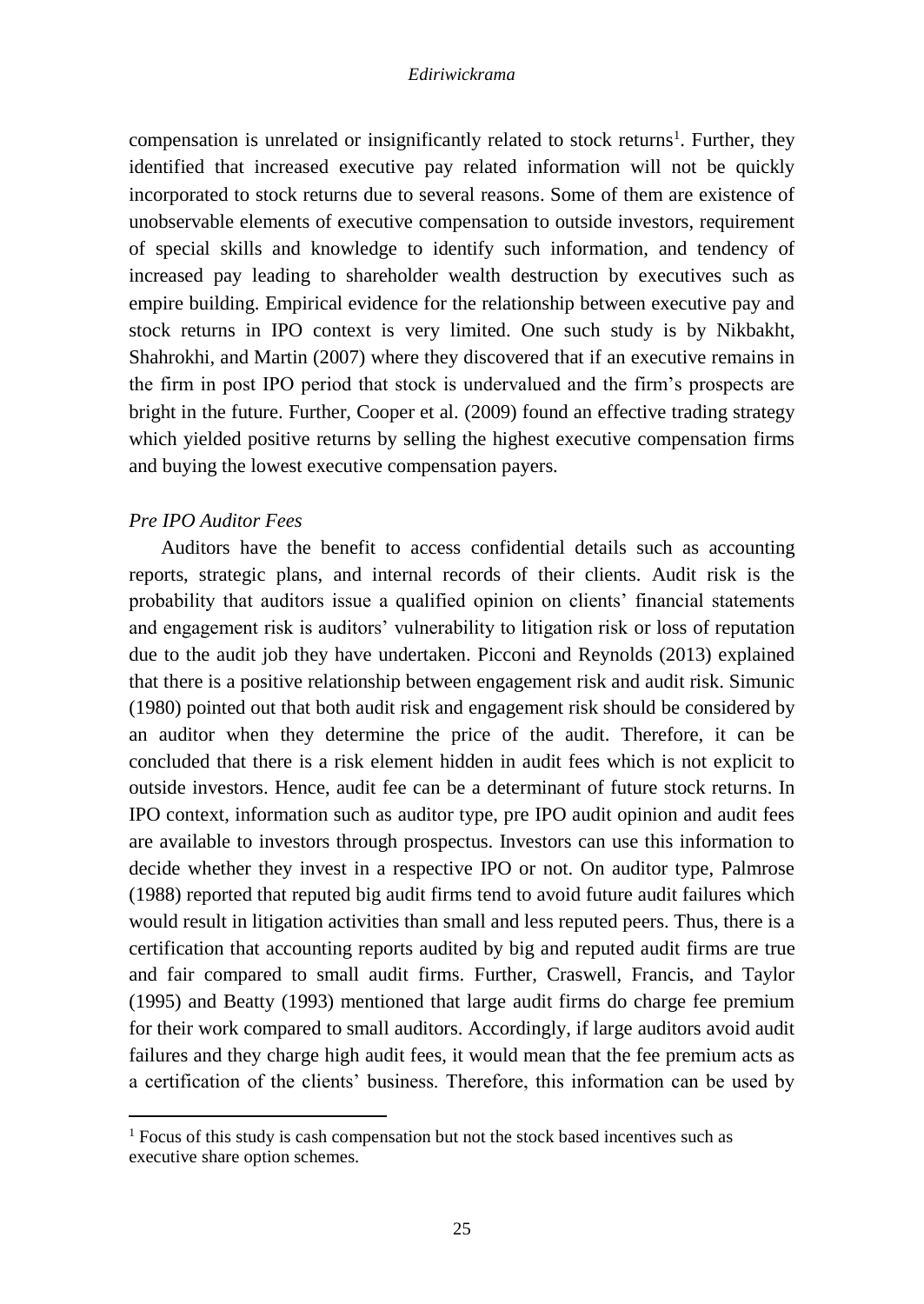investors to select high quality firms and execute their trading strategies. Finally, when big auditors issue a pre IPO clean opinion for a client, these firms tend to earn higher post IPO return compared to firms with qualified opinions by the same auditors as revealed by Weber and Willenborg (2003).

# **Data and Methodology**

The first sub-section describes data used followed by a section on the methodology used in this study.

### *Data*

The data used in this study consist of 63 IPOs listed in Colombo Stock Exchange (CSE) from January 2003 to December 2016. The issue dates and offering prices of IPOs are taken from CSE and listing prospectuses. Monthly stock prices are taken from CSE and adjusted by authors to dividends and other corporate actions. All share price index (ASPI) data is obtained from the CSE and is considered as the market index. Factor data such as size (market capitalization of firms), book to market ratio, momentum (past returns in short run), profitability (return on equity) and investment (total asset growth) were mainly obtained from CSE and individual company annual reports. The risk free rate is taken as three month Treasury Bill rate published by the Central Bank of Sri Lanka (CBSL). Media search results were obtained by counting news items which carried IPO Company's name in the headlines or text or both on website archives of leading newspapers and online news portals in Sri Lanka. These include Daily FT, Lanka Business On line (LBO), Daily News, Daily Mirror, Sunday Times and Sunday Observer. Further, this count is taken for three (03) months prior to the IPO up to IPO listing date. Industry classification was based on the CSE sector classification. The companies that belong to Bank, Finance and Insurance sector were classified as finance industry and all other stocks were classified as non-finance industry. Director fees and audit fees are taken from prospectuses.

#### *Methodology*

This study intends to examine the effectiveness of long only as well as long and short trading strategies of IPO stocks in CSE. For this purpose, it needs to construct IPO stock portfolios based on widely available pre IPO information which are industry, media coverage, director fees and audit fees. Two portfolios were created based on the industry to which the IPO firm belongs to. They are finance (FIN) and non-finance (NONFIN) portfolios. Further, six portfolios were created as low media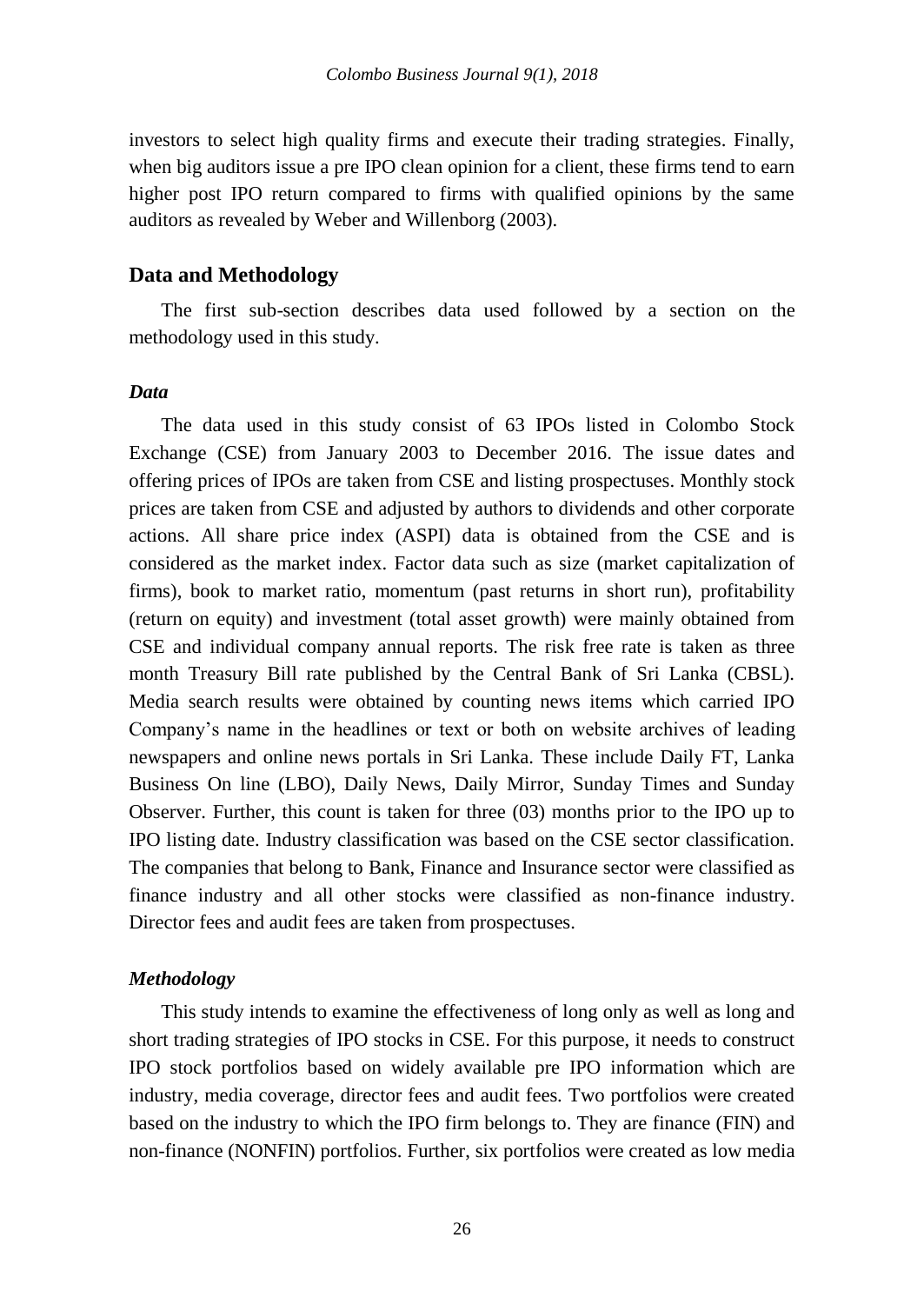search results (LMSR) and high media search results (HMSR) based on media coverage three months prior to the issue, low director fees (LDF) and high director fees (HDF) based on director fees paid by the company immediately prior to IPO, and low auditor fees (LAF) and high auditor fees (HAF) based on auditor fees paid by the company immediately prior to IPO. These low and high portfolios were segregated based on the median of the respective variable. It will result in eight portfolios together with two industry portfolios which are FIN, NONFIN, LMSR, HMSR, LDF, HDF, LAF and HAF that have monthly returns for 168 months from January, 2003 and December, 2016. Further, four more additional portfolios were created by subtracting NONFIN, LMSR, LDF and LAF from FIN, HMSR, HDF and HAF respectively. Those four portfolios are FIN-NONFIN, HMSR-LMSR, HDF-LDF and HAF-LAF. As a result, there are 12 portfolios all together. IPO companies were included to construct IPO portfolio return from listing to five years or delisting where earlier of the two situations was taken. When there are missing prices (when there is no trading) for IPO firms, last traded price was taken to compute the return. Stock returns of these monthly portfolios are calculated on equal weighted basis. Single IPO firm monthly return is calculated as follows.

$$
R_{im} = Ln \left[ \frac{P_{icpm}}{P_{icpm-1}} \right]
$$

where  $R_{im}$  is the single IPO firm *i* monthly return for month *m*,  $P_{icpm}$  is closing price of IPO firm for month *m* and  $P_{\text{icpm-1}}$  is closing price of IPO firm for month *m*-*1.*

Next step would be to run weighted least square regression with Newey and West (1987) adjustment to the standard errors of estimated values in order to mitigate auto correlation and heteroscedasticity. The four asset pricing models used for this step are three moment capital asset pricing model (3MCAPM), Fama and French three factor model (FF3), Carhart four factor model (C4F) and Fama and French five factor model (FF5). Table 1 shows variables and equations for the above asset pricing models.

### **Analysis**

A brief descriptive analysis will be presented first before estimating the weighted least square regression on IPO trading strategies.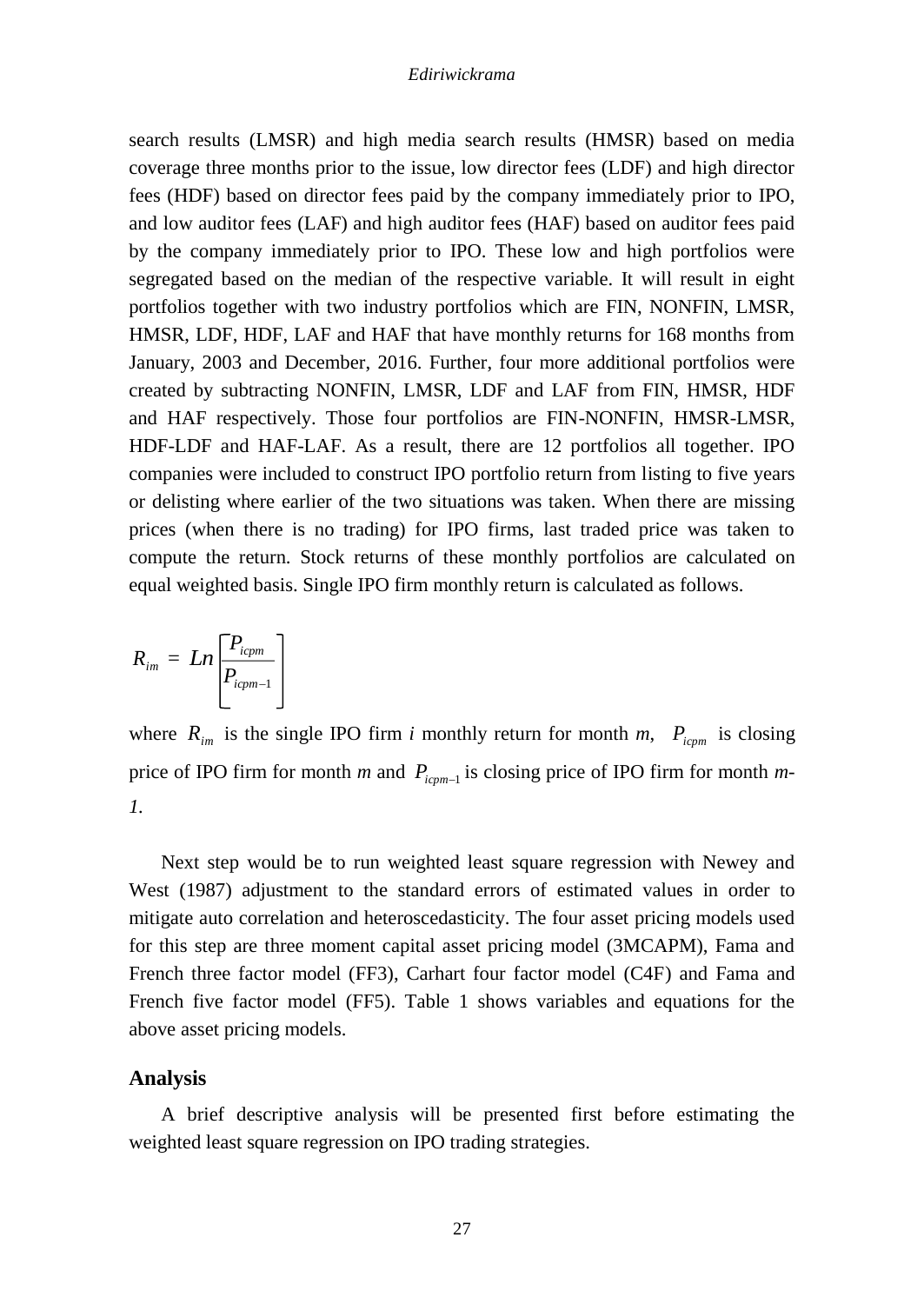| $1/3$ (Small<br>$ervative +$ |  |
|------------------------------|--|
| ŝ.                           |  |
|                              |  |
|                              |  |
|                              |  |

|  | Table 1: Variables and equations for asset pricing models |  |  |  |  |  |
|--|-----------------------------------------------------------|--|--|--|--|--|
|--|-----------------------------------------------------------|--|--|--|--|--|

**Variable Description**<br>RF Risk free (RI

RM Market rate of return (RM) which is monthly ASPI change of CSE.

MRP Market Risk Premium (MRP) which is obtained by deducting RF from RM.  $MRP = RM - RF$ 

SMB Return difference between small stocks and big stocks based on market capitalization.

**Panel A: Variables** 

|                                                                  | $1/3$ {[1/3(Small Value + Small Neutral + Small Growth) – $1/3$ (Big Value + Big Neutral + Big Growth)] + [1/3(Small   |
|------------------------------------------------------------------|------------------------------------------------------------------------------------------------------------------------|
|                                                                  | Robust + Small Neutral + Small Weak) – $1/3$ (Big Robust + Big Neutral + Big Weak)] + [1/3 (Small Conservative +       |
|                                                                  | Small Neutral + Small Aggressive) $-1/3$ (Big Conservative + Big Neutral + Big Aggressive)] $\$                        |
| <b>HML</b>                                                       | Return difference between value (high book to market) stocks and growth (low book to market) stocks.                   |
|                                                                  | $HML = \frac{1}{2}$ (Small Value + Big Value) – $\frac{1}{2}$ (Small Growth + Big Growth)                              |
| <b>WML</b>                                                       | Return difference between past eleven month (t-2 to t-12) winner stocks and past eleven month loser stocks.            |
|                                                                  | $WML = \frac{1}{2}$ (Small Winners + Big Winners) – $\frac{1}{2}$ (Small Losers + Big Losers)                          |
| <b>RMW</b>                                                       | Return difference between robust profitability stocks and weak profitability stocks.                                   |
|                                                                  | $RMW = \frac{1}{2}$ (Small Robust + Big Robust) – $\frac{1}{2}$ (Small Weak + Big Weak)                                |
| <b>CMA</b>                                                       | Return difference between conservative investment stocks and aggressive investment stocks.                             |
|                                                                  | CMA = $\frac{1}{2}$ (Small Conservative + Big Conservative) – $\frac{1}{2}$ (Small Aggressive + Big Aggressive)        |
|                                                                  |                                                                                                                        |
| Panel B: Equations                                               |                                                                                                                        |
| Asset pricing model and source                                   | Equation                                                                                                               |
| Three moment Capital Asset Pricing Model                         | $R_{it} - RF_{t} = \alpha + \beta(MRP_{t}) + \varphi(MRP_{t} - \overline{MRP_{t}})^{2} + \varepsilon_{t}$              |
| (3MCAPM) – Kraus and Litzenberger (1976)                         |                                                                                                                        |
| Fama & French 3 factor model (FF3) – Fama                        | $R_i - RF_i = \alpha + \beta (RM_i - RF_i) + sSMB_i + hHML_i + \varepsilon_i$                                          |
| and French $(1993)$                                              |                                                                                                                        |
| Carhart 4 factor model $(C4F)$ – Carhart (1997)                  | $R_{\mu} - RF_{\tau} = \alpha + \beta (RM_{\tau} - RF_{\tau}) + sSMB_{\tau} + hHML_{\tau} + wWML_{\tau} + \varepsilon$ |
| Fama & French 5 factor model (FF5) - Fama<br>and French $(2015)$ | $R_{ii} - RF_{i} = \alpha + \beta (RM_{i} - RF_{i}) + sSMB_{i} + hHML_{i} + rRMW_{i} + cCMA_{i} + \varepsilon$         |

Risk free (RF) rate which is three month treasury bill rate published by Central Bank of Sri Lanka.

1/3 (Small Value + Small Neutral + Small Growth) – 1/3 (Big Value + Big Neutral + Big Growth)\*

*Note*: Researcher's construction based on Fama and French (1993, 2015) and Carhart (1997). \* equation denotes SMB formula for FF3 model and \*\* equation represents SMB formula for FF5 model. Factor construction for asset pricing models is described in detail in Appendix 1.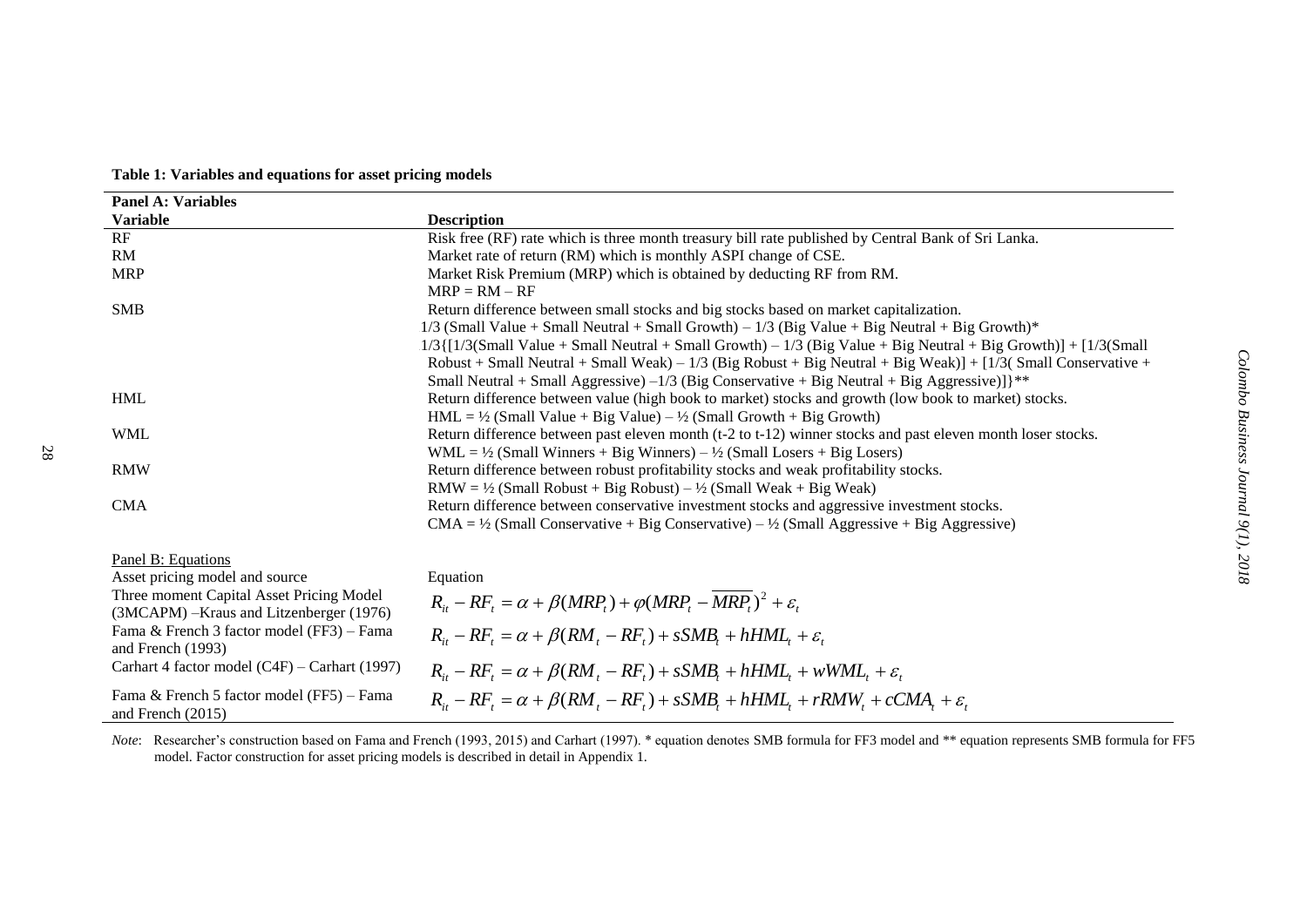# *Descriptive Statistics*

Descriptive statistics on returns of IPO portfolios are presented in Table 2. When analysing means and medians of FIN and NONFIN portfolios, FIN is slightly higher than NONFIN IPOs. Means and medians of LMSR are also higher than means and medians of HMSR. Further, HDF and HAF exhibited higher means and medians compared to their peer portfolios, LDF and LAF respectively. Minimums and maximums express that there is evidence of higher statistical range for all variables indicating the presence of extreme values in the data set. However, the author did not attempt to winsorize or truncate the data because it is already a small data set compared to similar studies. Standard deviations for all variables exhibit similar values between 8.43% and 9.66%. This shows that all these IPO portfolios carry risk in a similar range.

| Portfolio     | Mean<br>(% ) | Median<br>(% ) | Maximum<br>(% ) | Minimum<br>(%) | Standard<br>Deviation<br>(% ) | <b>Observations</b> |
|---------------|--------------|----------------|-----------------|----------------|-------------------------------|---------------------|
| <b>FIN</b>    | 0.18         | $-0.29$        | 38.68           | $-33.51$       | 9.21                          | 168                 |
| <b>NONFIN</b> | 0.11         | $-0.32$        | 30.50           | $-28.37$       | 8.49                          | 168                 |
| <b>LMSR</b>   | 0.75         | $-0.1$         | 24.69           | $-34.63$       | 8.97                          | 168                 |
| <b>HMSR</b>   | $-0.34$      | $-0.78$        | 36.22           | $-24.24$       | 8.43                          | 168                 |
| LDF           | $-0.35$      | $-0.77$        | 35.39           | $-34.84$       | 9.11                          | 168                 |
| <b>HDF</b>    | 0.51         | 0.36           | 31.96           | $-26.73$       | 9.01                          | 168                 |
| LAF           | $-0.01$      | $-1.26$        | 35.39           | $-34.2$        | 9.66                          | 168                 |
| HAF           | 0.17         | 0.01           | 38.87           | $-26.73$       | 8.64                          | 168                 |

**Table 2: Descriptive Statistics on IPO Portfolio Returns**

*Note*: Computed using E-views software

# *Weighted Least Square Regression Analysis*

Weighted least square (WLS) regression analysis has been performed for portfolio returns of all four types of pre IPO information.

### *Industry Based IPO Portfolios*

Table 3 presents the WLS regression results on trading strategies based on industry. Coefficients of alpha of FIN as well as NONFIN portfolios are positive indicating that they are able to generate slight but positive premium after pricing for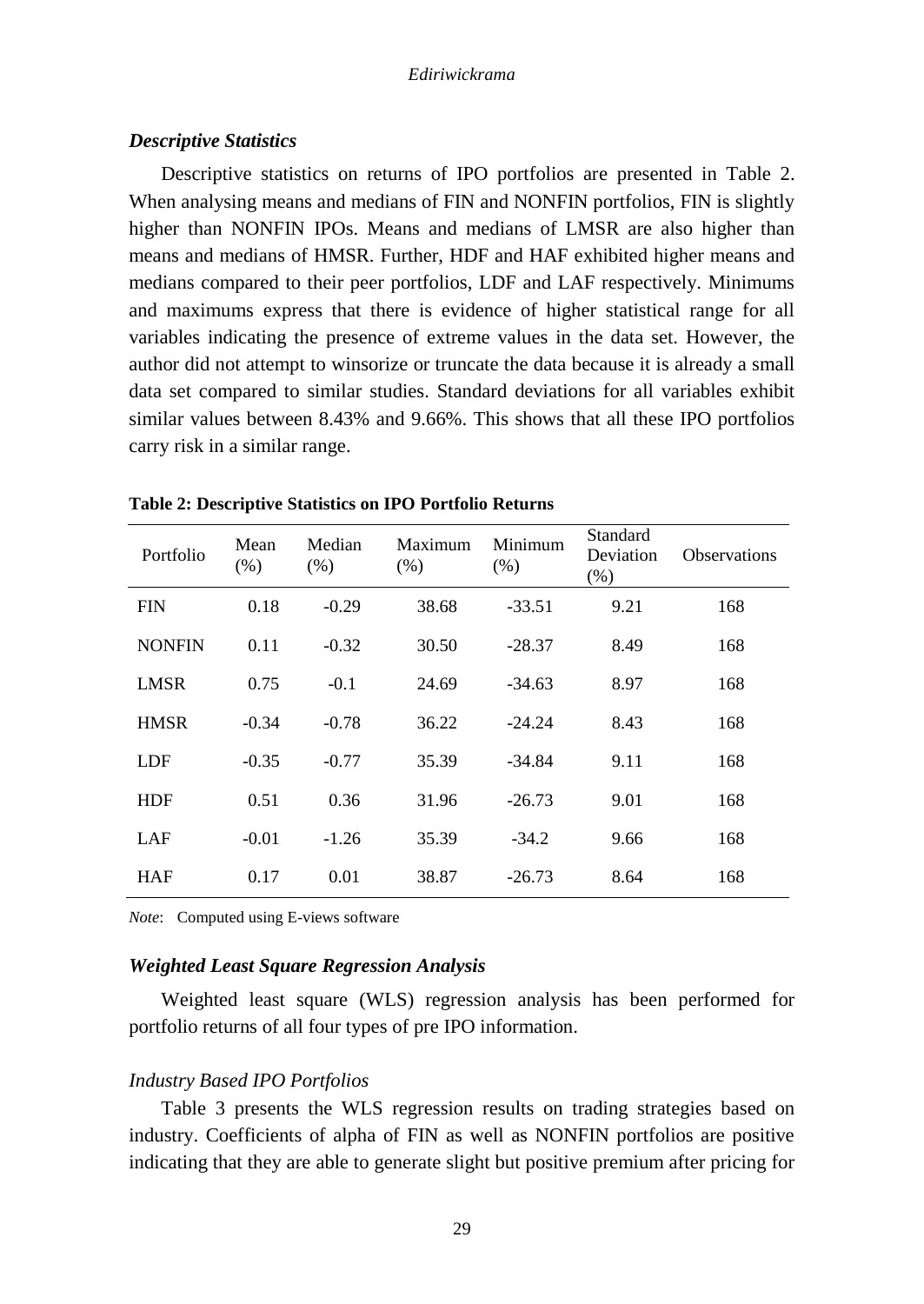|                         | <b>Finance (FIN)</b> |            |            |            | <b>Non Finance (NONFIN)</b> |            |            | <b>FIN-NONFIN</b> |            |            |            |            |
|-------------------------|----------------------|------------|------------|------------|-----------------------------|------------|------------|-------------------|------------|------------|------------|------------|
|                         | 3MCAPM               | FF3        | C4F        | FF5        | 3MCAPM                      | FF3        | C4F        | FF5               | 3MCAPM     | FF3        | C4F        | FF5        |
| Constant                | $0.062***$           | $0.051***$ | $0.049***$ | $0.052***$ | $0.059***$                  | $0.053***$ | $0.053***$ | $0.059***$        | 0.003      | $-0.002$   | $-0.004$   | $-0.007$   |
|                         | (5.698)              | (5.550)    | (5.550)    | (6.032)    | (6.414)                     | (7.229)    | (6.764)    | (9.021)           | (0.279)    | $(-0.212)$ | $(-0.498)$ | $(-0.894)$ |
| <b>MRP</b>              | $0.660***$           | $0.588***$ | $0.584***$ | $0.601***$ | $0.698***$                  | $0.629***$ | $0.630***$ | $0.679***$        | $-0.038$   | $-0.041$   | $-0.046$   | $-0.078$   |
|                         | (6.025)              | (6.909)    | (7.115)    | (7.360)    | (6.872)                     | (7.548)    | (7.308)    | (8.066)           | $(-0.460)$ | $(-0.561)$ | $(-0.659)$ | $(-1.248)$ |
| $(MRP-MRP)^2$           | $-0.464$             |            |            |            | 0.361                       |            |            |                   | $-0.825**$ |            |            |            |
|                         | $(-0.779)$           |            |            |            | (0.530)                     |            |            |                   | $(-1.989)$ |            |            |            |
| $SMB$ (FF3)             |                      | $0.469***$ | $0.472***$ |            |                             | $0.324***$ | $0.323***$ |                   |            | 0.146      | 0.149      |            |
|                         |                      | (4.464)    | (4.868)    |            |                             | (3.483)    | (3.480)    |                   |            | (0.948)    | (1.032)    |            |
| <b>HML</b>              |                      | 0.058      | 0.075      | 0.009      |                             | $0.178**$  | $0.174**$  | $0.170**$         |            | $-0.120$   | $-0.100$   | $-0.161$   |
|                         |                      | (0.484)    | (0.623)    | (0.081)    |                             | (2.394)    | (2.441)    | (2.193)           |            | $(-0.856)$ | $(-0.712)$ | $(-1.223)$ |
| <b>WML</b>              |                      |            | 0.101      |            |                             |            | $-0.025$   |                   |            |            | 0.127      |            |
|                         |                      |            | (1.436)    |            |                             |            | $(-0.251)$ |                   |            |            | (1.097)    |            |
| SMB (FF5)               |                      |            |            | $0.486***$ |                             |            |            | $0.233**$         |            |            |            | $0.253**$  |
|                         |                      |            |            | (6.144)    |                             |            |            | (2.305)           |            |            |            | (2.116)    |
| <b>RMW</b>              |                      |            |            | $-0.084$   |                             |            |            | $-0.187**$        |            |            |            | 0.103      |
|                         |                      |            |            | $(-0.997)$ |                             |            |            | $(-2.551)$        |            |            |            | (0.983)    |
| <b>CMA</b>              |                      |            |            | 0.034      |                             |            |            | $-0.300***$       |            |            |            | $0.334***$ |
|                         |                      |            |            | (0.340)    |                             |            |            | $(-2.882)$        |            |            |            | (3.713)    |
| Adjusted $\mathbb{R}^2$ | 0.345                | 0.459      | 0.466      | 0.478      | 0.432                       | 0.505      | 0.502      | 0.539             | 0.012      | 0.014      | 0.031      | 0.133      |
| F statistic             | 44.896***            | 48.217***  | 37.464***  | 31.565***  | 64.622***                   | 57.701***  | 43.144***  | $40.026***$       | 0.998      | 1.794      | 2.350*     | $6.119***$ |
| <b>Observations</b>     | 168                  | 168        | 168        | 168        | 168                         | 168        | 168        | 168               | 168        | 168        | 168        | 168        |

*Colombo Business Journal*

*9(1), 2018*

**Table 3: IPO Trading Strategies Based on Industry Portfolios**

*Notes*: 1. Computed using E-views software.

2. \*\*\*, \*\*,\* denote statistical significance at the 0.01, 0.05 and 0.10 levels respectively.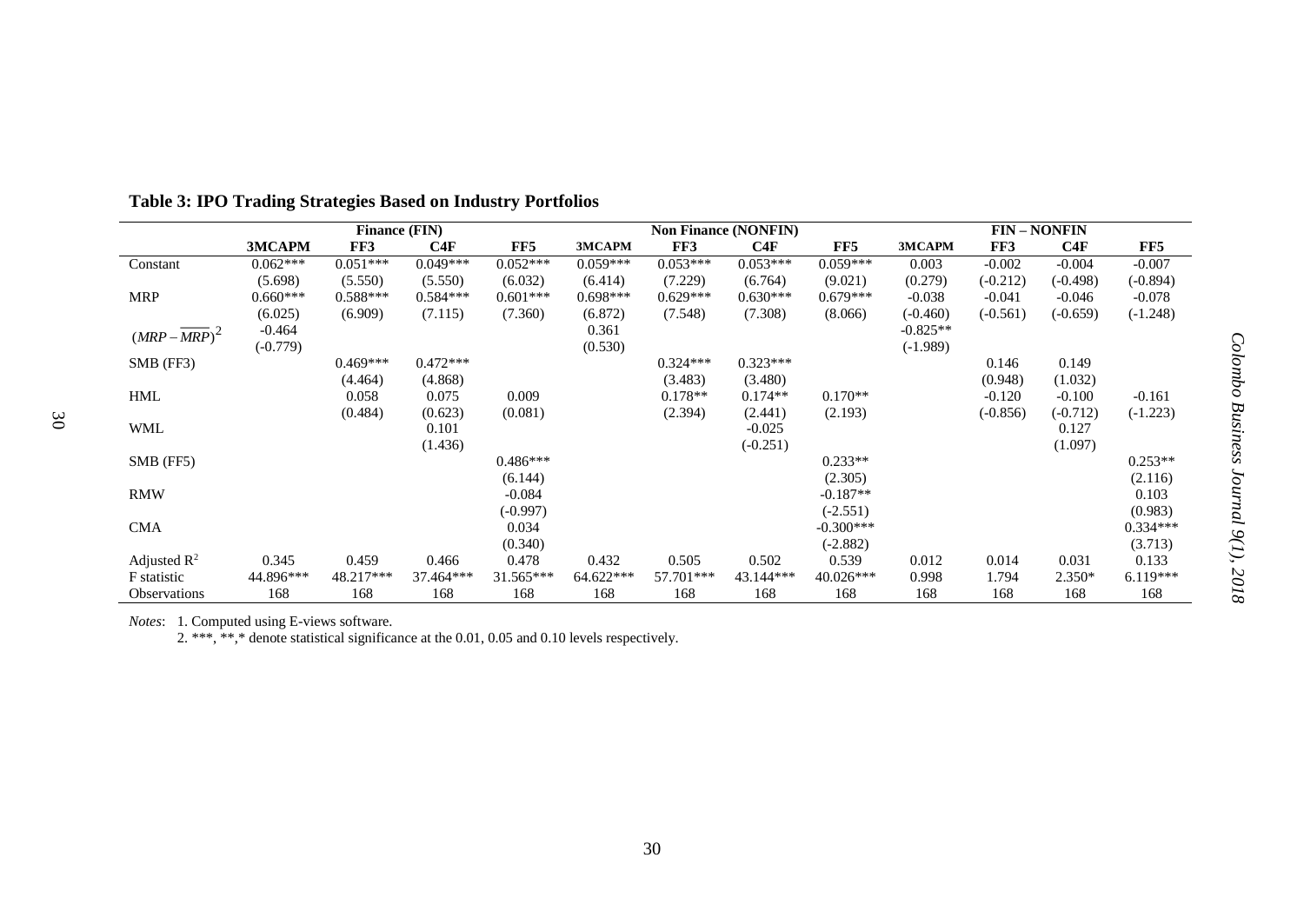well known risk factors. However, FIN-NONFIN portfolio trading strategy didn't earn a statistically significant alpha. This indicates that long only strategy based on industry is successful in the Sri Lankan context even though long and short strategy based on industry is proved to be a failure. Positive alphas were generated from three asset pricing models out of four except 3MCAPM where alpha was slightly higher for NONFIN compared to FIN. Therefore, it would be ideal for investors to select NONFIN IPOs even though it yields a slightly higher return than FIN. Further, coefficient of MRP (Market risk premium) exhibits a positive relationship with returns of both FIN and NONFIN portfolios but not for FIN-NONFIN. SMB indicates a positive size premium for both FIN and NONFIN portfolios. Coefficients of HML show a valid value premium only for NONFIN portfolio but not for others. New factors added to the FF5 model by Fama and French (2015) exhibit statistically significant coefficients for NONFIN and FIN-NONFIN portfolios but not for the FIN portfolio. Adjusted R squared is increasing for both FIN and NONFIN portfolios from 3MCAPM to FF5. It should be noted that adjusted R squared is high for NONFIN in all the asset pricing models compared to FIN. Further, F statistics are highly significant for both FIN and NONFIN portfolios indicating all the factors in the asset pricing models jointly explaining the variation of portfolio returns. However, adjusted R squared is very low for FIN-NONFIN portfolio indicating statistical model explains very few about the return variation of FIN-NONFIN. F statistics are not statistically significant for FIN-NONFIN except C4F and FF5.

### *Portfolios Based on Pre IPO Media Coverage*

Table 4 presents the WLS regression results for trading strategies based on pre IPO media coverage. Coefficient of alpha is positively significant for both LMSR and HMSR but not for HMSR-LMSR. This indicates that both LMSR and HMSR outperformed HMSR-LMSR after controlling for well known risk factors. However, HMSR exhibit slightly higher alpha compared to LMSR (except for 3MCAPM) hence signaling to investors that IPOs with heavy pre listing media coverage would result higher return even though the difference of alpha between the two portfolios is marginal. This result is consistent with Barber and Odean (2008); Van Nieuwerburgh and Veldcamp (2009). However, it is contradicted with the findings of Fang and Peress (2009); Liu et al. (2014) which postulates a negative relationship between stock returns and media coverage. MRP reflects a statistically significant beta for all three portfolios except HMSR-LMSR under 3MCAPM.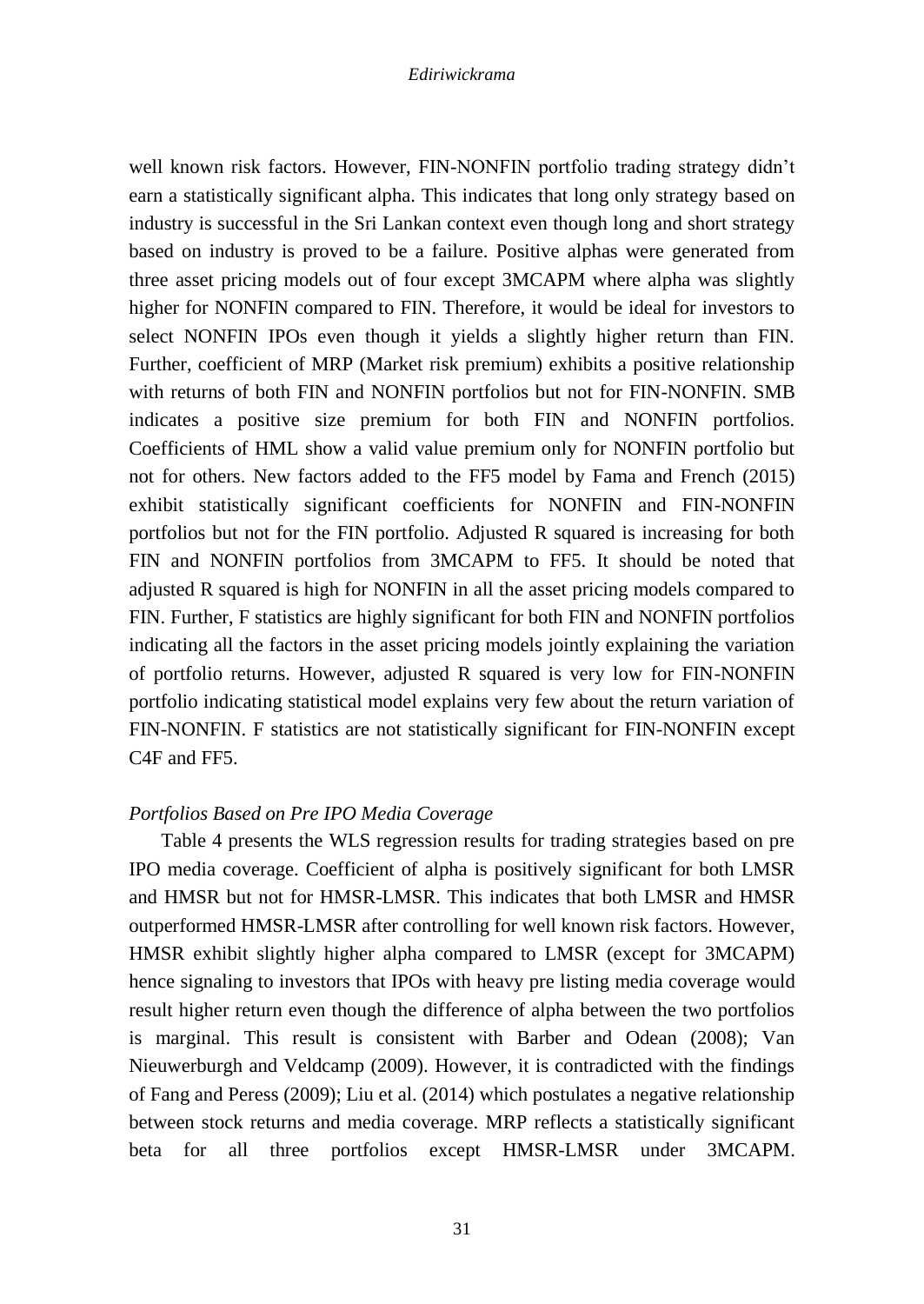|                         |            |            | <b>LMSR</b> |            |            |            | <b>HMSR</b> |             |            | $HMSR-LMSR$ |             |             |
|-------------------------|------------|------------|-------------|------------|------------|------------|-------------|-------------|------------|-------------|-------------|-------------|
|                         | 3MCAPM     | FF3        | C4F         | FF5        | 3MCAPM     | FF3        | C4F         | FF5         | 3MCAPM     | FF3         | C4F         | FF5         |
| Constant                | $0.064***$ | $0.049***$ | $0.047***$  | $0.054***$ | $0.060***$ | $0.058***$ | $0.059***$  | $0.064***$  | $-0.004$   | 0.009       | $0.013*$    | 0.010       |
|                         | (5.148)    | (7.576)    | (6.839)     | (8.570)    | (8.338)    | (7.718)    | (7.330)     | (8.715)     | $(-0.338)$ | (1.242)     | (1.933)     | (1.504)     |
| <b>MRP</b>              | $0.637***$ | $0.519***$ | $0.513***$  | $0.568***$ | $0.763***$ | $0.732***$ | $0.736***$  | $0.763***$  | 0.126      | $0.213***$  | $0.223***$  | $0.195***$  |
|                         | (5.150)    | (6.258)    | (6.405)     | (6.750)    | (8.997)    | (9.752)    | (9.338)     | (10.356)    | (1.416)    | (3.908)     | (4.371)     | (4.108)     |
| $(MRP-MRP)^2$           | $-0.219$   |            |             |            | 0.345      |            |             |             | 0.564      |             |             |             |
|                         | $(-0.314)$ |            |             |            | (0.585)    |            |             |             | (1.220)    |             |             |             |
| SMB (FF3)               |            | $0.699***$ | $0.703***$  |            |            | 0.105      | $0.103*$    |             |            | $-0.594***$ | $-0.600***$ |             |
|                         |            | (9.292)    | (9.897)     |            |            | (1.623)    | (1.672)     |             |            | $(-6.936)$  | $(-8.429)$  |             |
| <b>HML</b>              |            | 0.098      | 0.122       | 0.057      |            | $0.157**$  | $0.144**$   | $0.152*$    |            | 0.059       | 0.022       | 0.095       |
|                         |            | (1.259)    | (1.539)     | (0.756)    |            | (2.095)    | (2.094)     | (1.888)     |            | (0.612)     | (0.242)     | (1.144)     |
| <b>WML</b>              |            |            | $0.145**$   |            |            |            | $-0.078$    |             |            |             | $-0.224***$ |             |
|                         |            |            | (1.977)     |            |            |            | $(-0.993)$  |             |            |             | $(-4.917)$  |             |
| SMB (FF5)               |            |            |             | $0.674***$ |            |            |             | 0.020       |            |             |             | $-0.654***$ |
|                         |            |            |             | (8.098)    |            |            |             | (0.262)     |            |             |             | $(-8.079)$  |
| <b>RMW</b>              |            |            |             | $-0.118*$  |            |            |             | $-0.197***$ |            |             |             | $-0.079$    |
|                         |            |            |             | $(-1.699)$ |            |            |             | $(-2.809)$  |            |             |             | $(-1.115)$  |
| <b>CMA</b>              |            |            |             | $-0.163**$ |            |            |             | $-0.232*$   |            |             |             | $-0.069$    |
|                         |            |            |             | $(-2.312)$ |            |            |             | $(-1.869)$  |            |             |             | $(-0.892)$  |
| Adjusted $\mathbb{R}^2$ | 0.331      | 0.610      | 0.630       | 0.613      | 0.527      | 0.542      | 0.547       | 0.578       | 0.014      | 0.387       | 0.479       | 0.449       |
| F statistic             | 42.313***  | 87.915***  | 72.105***   | 53.824***  | 94.093***  | 66.916***  | 51.397***   | 46.669***   | 2.209      | 36.082***   | 39.368***   | 28.206***   |
| <b>Observations</b>     | 168        | 168        | 168         | 168        | 168        | 168        | 168         | 168         | 168        | 168         | 168         | 168         |

# **Table 4: IPO Trading Strategies for Portfolios Based on Pre IPO Media Coverage**

*Notes:* 1. Computed using E-views software

32

2. \*\*\*, \*\*,\* denote statistical significance at the 0.01, 0.05 and 0.10 levels respectively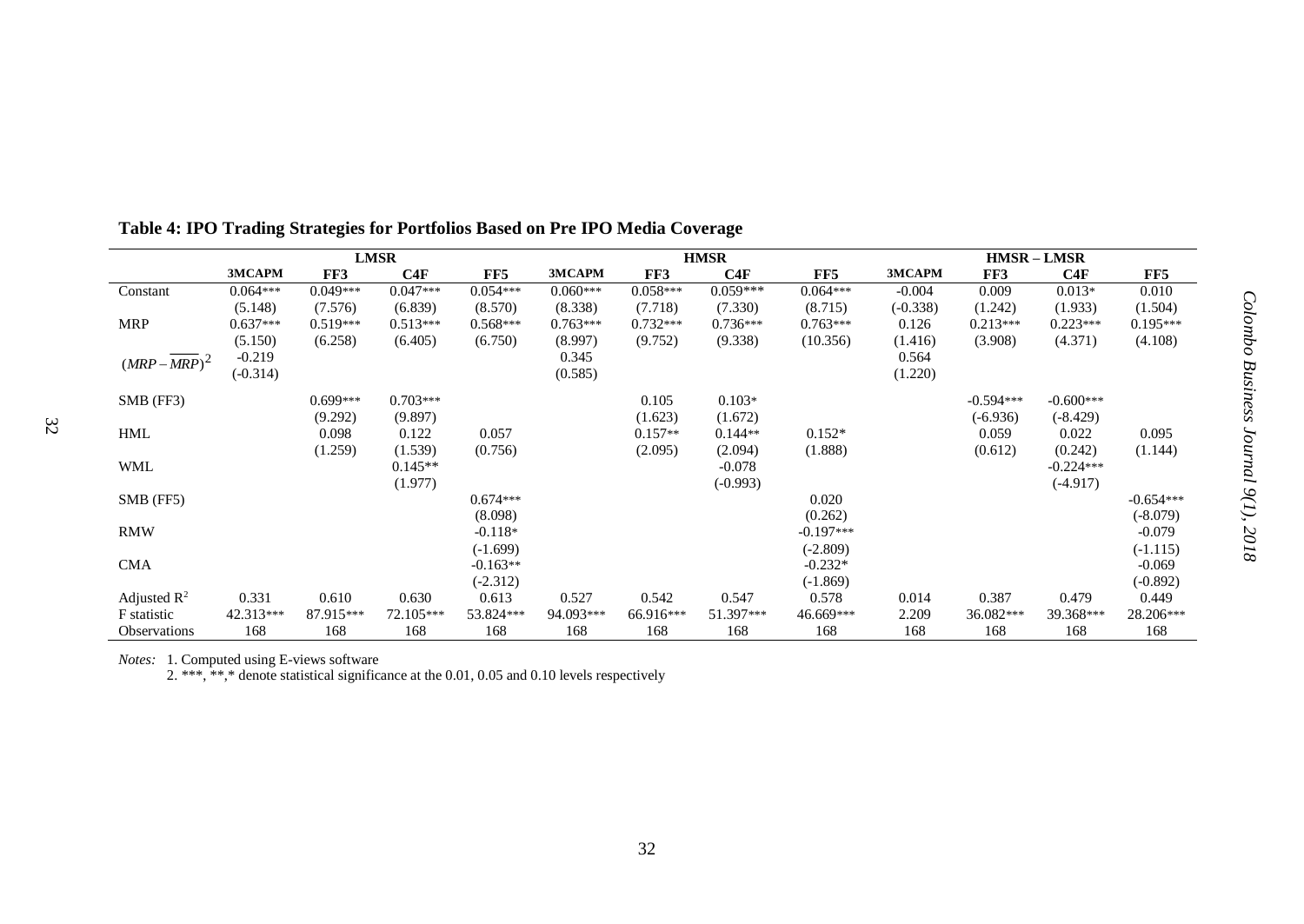SMB shows a positive size premium for LMSR and inverted size premium for HMSR-LMSR Valid value premium can be observed only for HMSR. Coefficient of WML indicates a positive momentum effect for LMSR and a negative momentum for HMSR-LMSR. Both coefficients of RMW and CMA are negatively significant for both LMSR and HMSR. Adjusted R squared lies in healthy levels for LMSR and HMSR but it is very low for the portfolio HMSR-LMSR. However F statistics are highly significant for all three portfolios except for HMSR-LMSR under 3MCAPM.

# *Portfolios Based on Pre IPO Director Fees*

Table 5 presents WLS regression results of trading strategies based on pre IPO director fees. Alpha exhibits statistical significance for LDF and HDF while alpha of HDF-LDF indicates a marginal significance at 10% except for 3MCAPM. Even though all three portfolios yield a positive alpha, HDF appeared as the portfolio with the highest alpha exceeding those of the other two portfolios. This is against the findings of Cooper et al. (2009) which exhibited an unrelated association between stock returns and executive cash compensation. Positive coefficients for MRP are reported for both LDF and HDF but not for HDF-LDF. The significant size premium is reported for both LDF and HDF but it has been reversed for HDF-LDF. Coefficient of RMW is significantly positive for HDF-LDF while it is significantly negative for LDF. Reverse premium for CMA has also been reported for HDF and HDF-LDF. Adjusted R squared is at healthy levels for LDF and HDF while it is very low for HDF-LDF. F statistics are highly significant for all the regressions except HDF-LDF under 3MCAPM indicating all factors are jointly explaining the return variation.

# *Portfolios Based on Pre IPO Auditor Fees*

Table 6 presents WLS regression results of trading strategies based on pre IPO audit fees. Coefficients of alpha are significantly positive for both LAF and HAF. However, HAF's alpha is slightly higher than alpha of LAF except for 3MCAPM. So it gives the message that firms that pay high pre IPO audit fees would result in higher returns even after pricing for risk factors such as size, book to market ratio, momentum, investment and profitability. Similar to the above results with the other three types of pre IPO information, significantly positive coefficients are reported on MRP for both LAF and HAF. Valid size premium can be observed for LAF and HAF while it has been reversed for HAF-LAF. No significant premiums for HML, WML, RMW and CMA can be observed. Adjusted R squared is at high levels for HAF and LAF compared to very low adjusted R squared reported for HAF-LAF.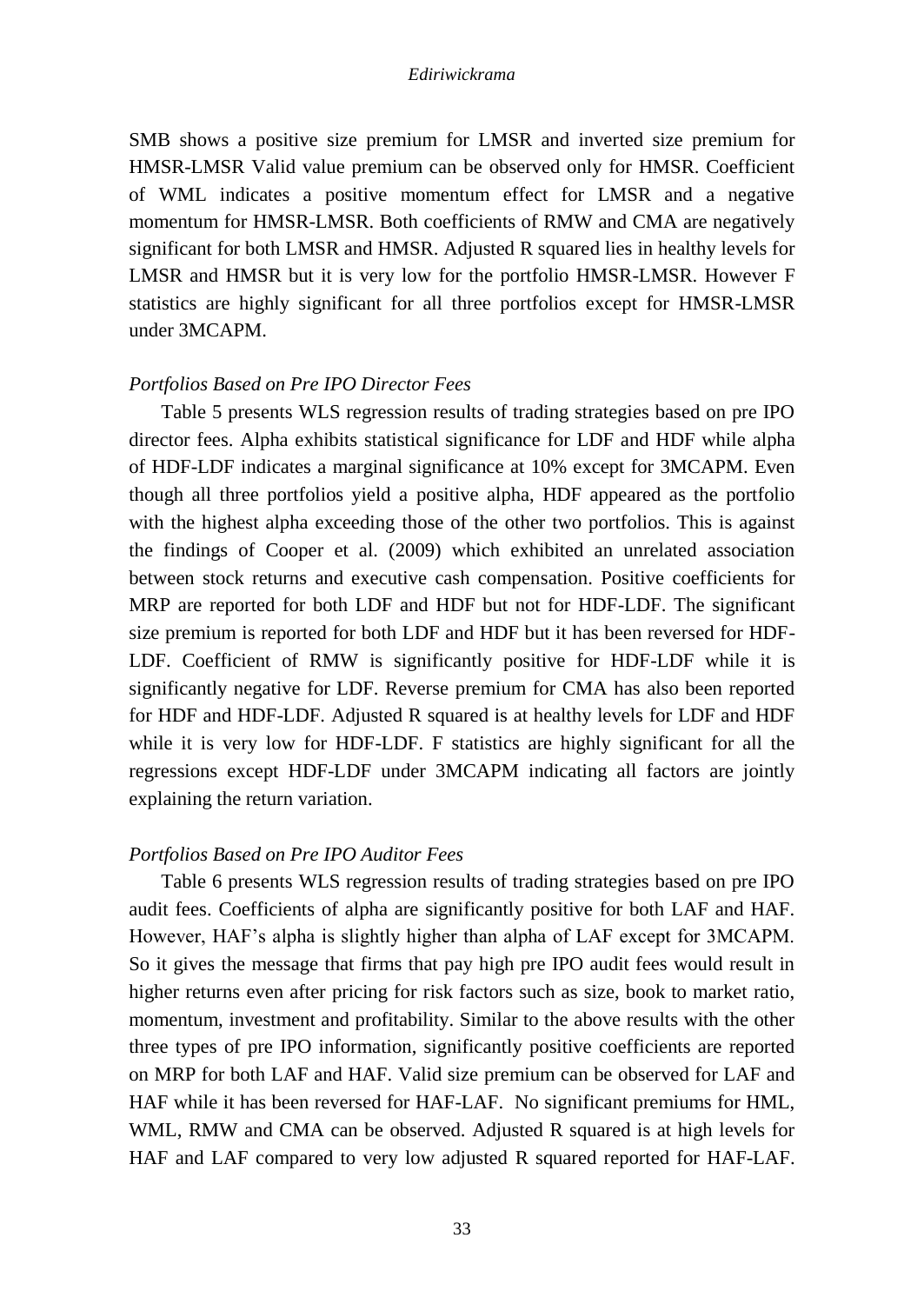|                         | LDF        |            |            |            | <b>HDF</b> |            |            |            |         | $HDF-LDF$  |            |            |
|-------------------------|------------|------------|------------|------------|------------|------------|------------|------------|---------|------------|------------|------------|
|                         | 3MCAPM     | FF3        | C4F        | FF5        | 3MCAPM     | FF3        | C4F        | FF5        | 3MCAPM  | FF3        | C4F        | FF5        |
| Constant                | $0.057***$ | $0.044***$ | $0.043***$ | $0.049***$ | $0.066***$ | $0.060***$ | $0.059***$ | $0.062***$ | 0.009   | $0.016*$   | $0.015*$   | $0.013*$   |
|                         | (5.266)    | (5.878)    | (5.604)    | (6.306)    | (5.457)    | (6.104)    | (5.681)    | (6.832)    | (1.047) | (1.901)    | (1.923)    | (1.730)    |
| <b>MRP</b>              | $0.674***$ | $0.580***$ | $0.578***$ | $0.611***$ | $0.714***$ | $0.651***$ | $0.648***$ | $0.696***$ | 0.040   | 0.071      | 0.070      | 0.085      |
|                         | (5.943)    | (7.258)    | (7.213)    | (7.754)    | (6.510)    | (6.886)    | (6.827)    | (7.855)    | (0.522) | (1.030)    | (1.021)    | (1.492)    |
| $(MRP-MRP)^2$           | $-0.422$   |            |            |            | 0.045      |            |            |            | 0.467   |            |            |            |
|                         | $(-0.660)$ |            |            |            | (0.071)    |            |            |            | (0.990) |            |            |            |
| $SMB$ (FF3)             |            | $0.590***$ | $0.591***$ |            |            | $0.357***$ | $0.359***$ |            |         | $-0.233*$  | $-0.232*$  |            |
|                         |            | (6.888)    | (6.730)    |            |            | (2.952)    | (3.050)    |            |         | $(-1.892)$ | $(-1.899)$ |            |
| <b>HML</b>              |            | 0.091      | 0.098      | 0.039      |            | 0.021      | 0.031      | 0.048      |         | $-0.070$   | $-0.066$   | 0.008      |
|                         |            | (1.172)    | (1.233)    | (0.445)    |            | (0.197)    | (0.301)    | (0.553)    |         | $(-0.685)$ | $(-0.640)$ | (0.094)    |
| <b>WML</b>              |            |            | 0.038      |            |            |            | 0.064      |            |         |            | 0.025      |            |
|                         |            |            | (0.458)    |            |            |            | (0.864)    |            |         |            | (0.316)    |            |
| $SMB$ (FF5)             |            |            |            | $0.586***$ |            |            |            | $0.392***$ |         |            |            | $-0.193*$  |
|                         |            |            |            | (6.011)    |            |            |            | (3.915)    |         |            |            | $(-1.768)$ |
| <b>RMW</b>              |            |            |            | $-0.220**$ |            |            |            | 0.030      |         |            |            | $0.250***$ |
|                         |            |            |            | $(-2.559)$ |            |            |            | (0.353)    |         |            |            | (2.991)    |
| <b>CMA</b>              |            |            |            | $-0.120$   |            |            |            | $-0.272**$ |         |            |            | $-0.152*$  |
|                         |            |            |            | $(-0.946)$ |            |            |            | $(-2.370)$ |         |            |            | $(-1.666)$ |
| Adjusted $\mathbb{R}^2$ | 0.367      | 0.556      | 0.555      | 0.601      | 0.407      | 0.478      | 0.479      | 0.558      | 0.006   | 0.040      | 0.036      | 0.249      |
| F statistic             | 49.383***  | 70.733***  | 53.052***  | 51.311***  | 58.360***  | 51.899***  | 39.355***  | 43.087***  | 0.519   | 3.337**    | $2.544**$  | 12.103***  |
| <b>Observations</b>     | 168        | 168        | 168        | 168        | 168        | 168        | 168        | 168        | 168     | 168        | 168        | 168        |

**Table 5: IPO Trading Strategies for Portfolios Based on Pre IPO Director Fees**

*Notes:* 1. Computed using E-views software

2. \*\*\*, \*\*,\* denote statistical significance at the 0.01, 0.05 and 0.10 levels respectively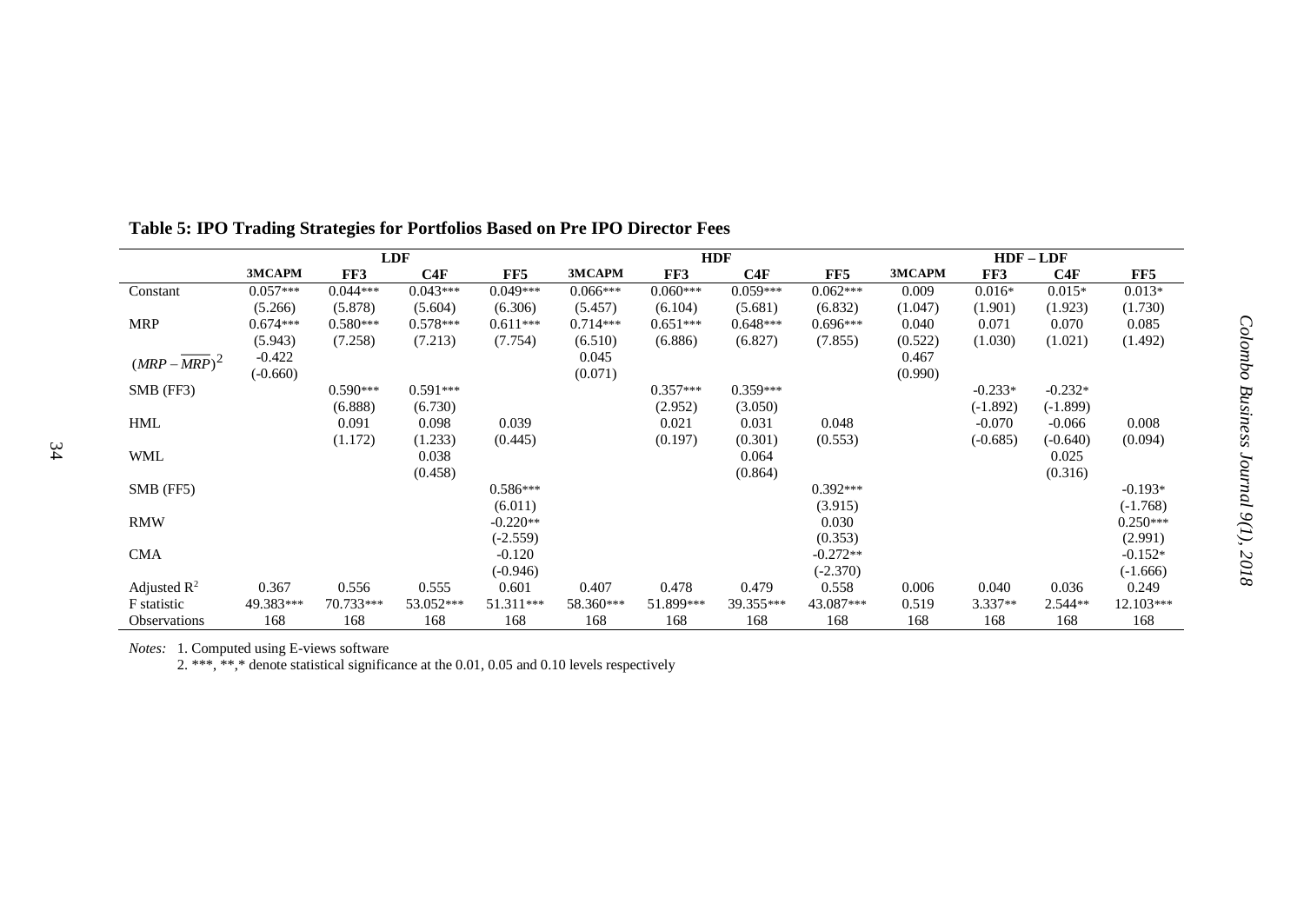|                         | <b>LAF</b> |            |            |            | <b>HAF</b> |            |            |            | $HAF-LAF$  |            |            |            |
|-------------------------|------------|------------|------------|------------|------------|------------|------------|------------|------------|------------|------------|------------|
|                         | 3MCAPM     | FF3        | C4F        | FF5        | 3MCAPM     | FF3        | C4F        | FF5        | 3MCAPM     | FF3        | C4F        | FF5        |
| Constant                | $0.063***$ | $0.049***$ | $0.048***$ | $0.051***$ | $0.061***$ | $0.055***$ | $0.055***$ | $0.060***$ | $-0.002$   | 0.006      | 0.007      | 0.009      |
|                         | (5.284)    | (6.143)    | (6.043)    | (7.823)    | (5.526)    | (5.887)    | (5.342)    | (5.648)    | $(-0.293)$ | (0.775)    | (0.888)    | (1.021)    |
| <b>MRP</b>              | $0.683***$ | $0.587***$ | $0.584***$ | $0.626***$ | $0.708***$ | $0.646***$ | $0.645***$ | $0.682***$ | 0.025      | 0.059      | 0.060      | 0.056      |
|                         | (5.878)    | (7.368)    | (7.490)    | (8.493)    | (6.617)    | (6.708)    | (6.566)    | (6.855)    | (0.328)    | (0.808)    | (0.848)    | (0.771)    |
| $(MRP-MRP)^2$           | $-0.644$   |            |            |            | 0.314      |            |            |            | 0.959      |            |            |            |
|                         | $(-1.038)$ |            |            |            | (0.480)    |            |            |            | (2.131)    |            |            |            |
| $SMB$ (FF3)             |            | $0.648***$ | $0.650***$ |            |            | $0.297***$ | $0.298***$ |            |            |            |            |            |
|                         |            | (5.740)    | (5.746)    |            |            | (3.406)    | (3.438)    |            |            | $0.350***$ | $0.351***$ |            |
|                         |            |            |            |            |            |            |            |            |            | $(-3.223)$ | $(-3.171)$ |            |
| <b>HML</b>              |            | $-0.013$   | $-0.001$   | $-0.033$   |            | 0.135      | 0.140      | 0.127      |            | 0.148      | 0.141      | 0.160      |
|                         |            | $(-0.123)$ | $(-0.013)$ | $(-0.359)$ |            | (1.427)    | (1.547)    | (1.288)    |            | (1.195)    | (1.111)    | (1.359)    |
| <b>WML</b>              |            |            | 0.069      |            |            |            | 0.028      |            |            |            | $-0.041$   |            |
|                         |            |            | (0.809)    |            |            |            | (0.359)    |            |            |            | $(-0.459)$ |            |
| SMB (FF5)               |            |            |            | $0.715***$ |            |            |            | $0.257**$  |            |            |            |            |
|                         |            |            |            | (8.496)    |            |            |            | (2.239)    |            |            |            | $0.458***$ |
|                         |            |            |            |            |            |            |            |            |            |            |            | $(-4.092)$ |
| <b>RMW</b>              |            |            |            | $-0.057$   |            |            |            | $-0.138$   |            |            |            | $-0.081$   |
|                         |            |            |            | $(-0.750)$ |            |            |            | $(-1.391)$ |            |            |            | $(-0.892)$ |
| <b>CMA</b>              |            |            |            | $-0.165*$  |            |            |            | $-0.219$   |            |            |            | $-0.053$   |
|                         |            |            |            | $(-1.811)$ |            |            |            | $(-1.369)$ |            |            |            | $(-0.440)$ |
| Adjusted $\mathbb{R}^2$ | 0.341      | 0.549      | 0.550      | 0.608      | 0.430      | 0.485      | 0.482      | 0.504      | 0.006      | 0.126      | 0.124      | 0.191      |
| F statistic             | 44.257***  | 68.718***  | 52.131***  | 52.728***  | 63.974***  | 53.356***  | 39.914***  | 34.912***  | 1.499      | 9.061***   | 6.905***   | 8.871***   |
| <b>Observations</b>     | 168        | 168        | 168        | 168        | 168        | 168        | 168        | 168        | 168        | 168        | 168        | 168        |

# **Table 6: IPO Trading Strategies for Portfolios Based on Pre IPO Auditor Fees**

*Notes:* 1. Computed using E-views software

2. \*\*\*, \*\*,\* denote statistical significance at the 0.01, 0.05 and 0.10 levels respectively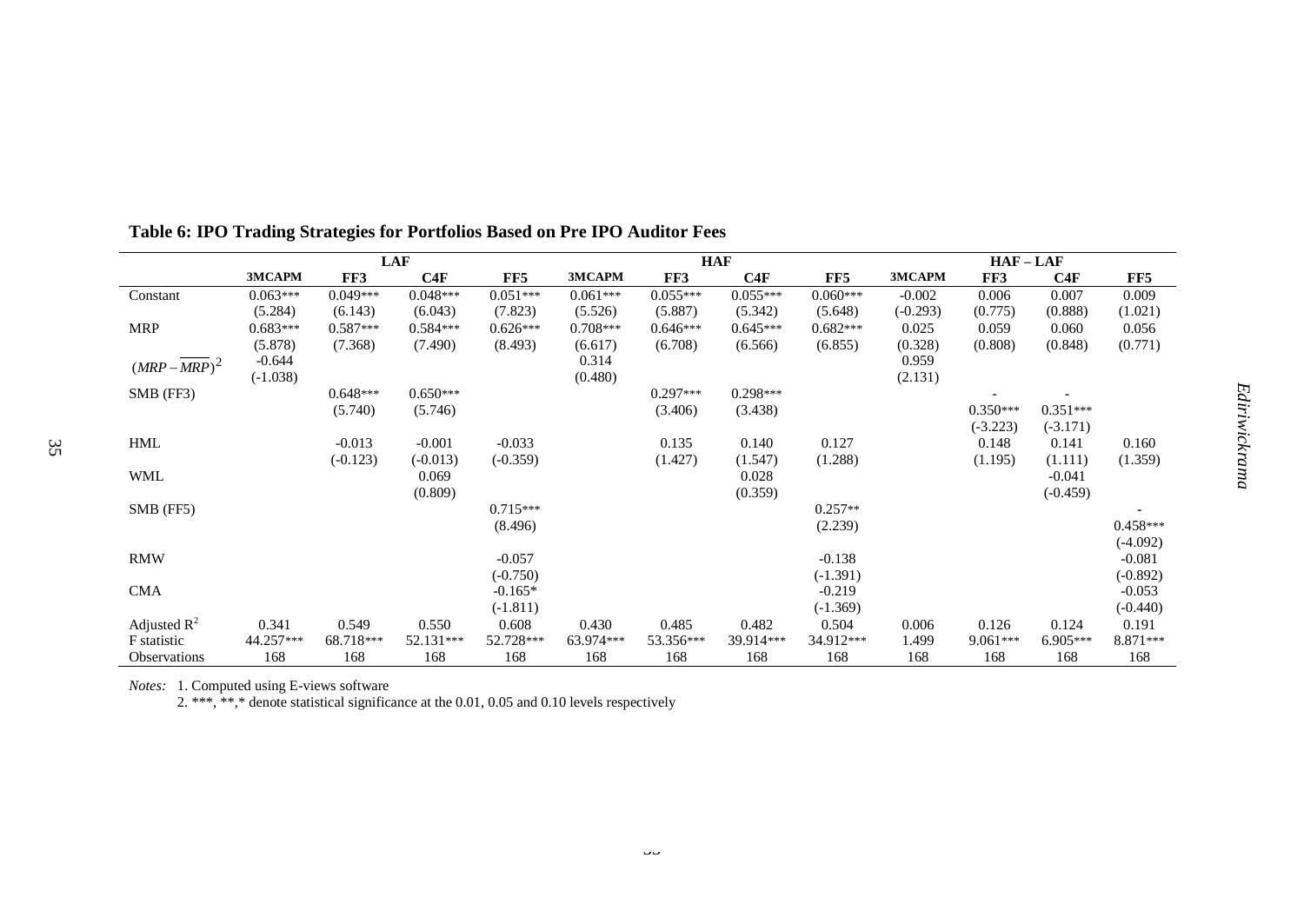F statistics are highly significant for all the regressions except for HAF-LAF under 3MCAPM.

# **Results**

This study examined the effectiveness of trading strategies formed on pre IPO information such as industry to which the IPO belongs to, pre IPO media coverage, pre IPO director fees and pre IPO audit fees. The most highlighted fact from the study is that long only strategies produce significant excess returns while long and short strategies exhibit poor and mixed results in most occasions. Further, NONFIN, HMSR, HDF and HAF produce slightly higher alpha compared to FIN, LMSR, LDF and LAF respectively. Hence, these findings will be useful to investors where they can plan their investments accordingly. There can be several reasons for this finding. FIN portfolio is concentrated only for financial services (banks, finance and insurance companies) while NONFIN has better diversification across range of industries and this may be the reason why NONFIN yield better returns. However, similar results were not found in previous studies with special focus to financial and non-financial industries. HMSR portfolio would have higher awareness among investors compared to LMSR due to high media coverage. Therefore, investors may overreact to high HMSR stocks which push returns upwards. This is similar to the fact that familiar companies attract attention of investors as shown by Merton (1987). According to agency theory, HDF and HAF minimise agency costs which will lead to better operating performance. Ultimately, it will have a positive impact to stock returns. This supports the findings of Weber and Willenborg (2003) which mentioned that pre IPO audit opinions and fees forecast post IPO stock performance. Cooper et al. (2009) also found that executive pay is related to the future firm price performance which is similar to the findings of this study. Except alpha, it can be observed that positively significant beta coefficients and valid size premiums for many long only strategies. It can be interpreted as there are solid positive relationships between return variations of long only portfolios and well known risk factors like MRP and SMB. However, inconsistent mixed results were reported for other tested risk factors such as HML, WML, RMW and CMA. Further, long and short portfolios were proved as imprecise models where adjusted R squared is very low under each asset pricing model. In contrast to that adjusted R squared for long only portfolios are higher and it should be noted that when number of risk factors are more in a model, a higher adjusted R squared can be observed. For an example, C4F and FF5 had highest adjusted R squared figures for many occasions.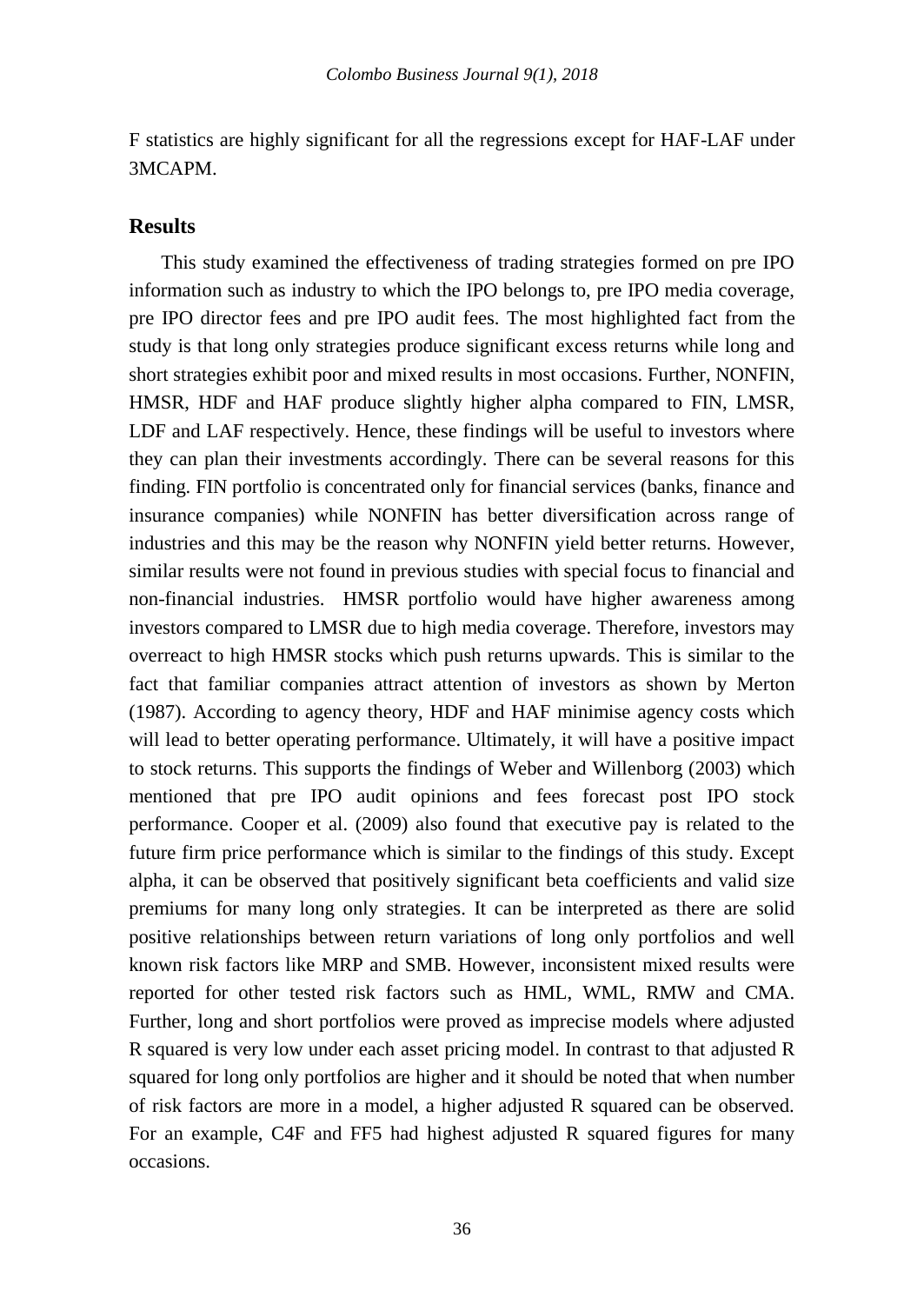# **Conclusion**

The main conclusion derived from the study is that long only strategies will be well preferred over long and short strategies for all the four information types considered in this study. NONFIN, HMSR, HDF and HAF emerged as highest return generating portfolios out of long only portfolios. Therefore, it can be concluded that investing in these portfolios would mitigate the IPO long run underperformance anomaly. However, there are several limitations and further research opportunities that can be identified from this study. Even though it is controlled for well known risk factors, there are many other risk factors which have not been taken into the consideration of this study. Some of them are liquidity, short term reversals, and idiosyncratic volatility. Thus, it is ideal, if those can also be incorporated to asset pricing models to assess the above IPO trading strategies. Similarly, there is much more information circulated in the pre IPO stage which can be used to apply the same methodology of portfolio construction and to form profitable trading strategies. Some of such information include profile of the management, corporate structure and capital structure which are not considered in this study. Further, it is possible to compare the viability of these trading strategies in other markets too covering both emerging and developed countries.

This study has many useful implications to investors, financial professionals, policy makers and academics. Investors can use the findings of this study where they can select the only viable IPOs from pre IPO information to earn a profit from their investment. Similarly financial professionals can effectively use these insights in advising their clients on IPO investment decisions. Further, the findings of this study will be useful for policy makers and regulators in setting up rules and regulations specifically pertaining to pre IPO listing disclosures. Finally academics can explore further research opportunities mentioned above to fill the empirical and conceptual gaps in the literature.

# **Declaration of Conflicting Interests**

The author declared no potential conflicts of interest with respect to the research, authorship, and publication of this article.

# **Acknowledgements**

I am grateful for the participants at the  $12<sup>th</sup>$  International Research Conference on Management and Finance organized by the Faculty of Management and Finance, University of Colombo, Sri Lanka for their comments on improving this paper.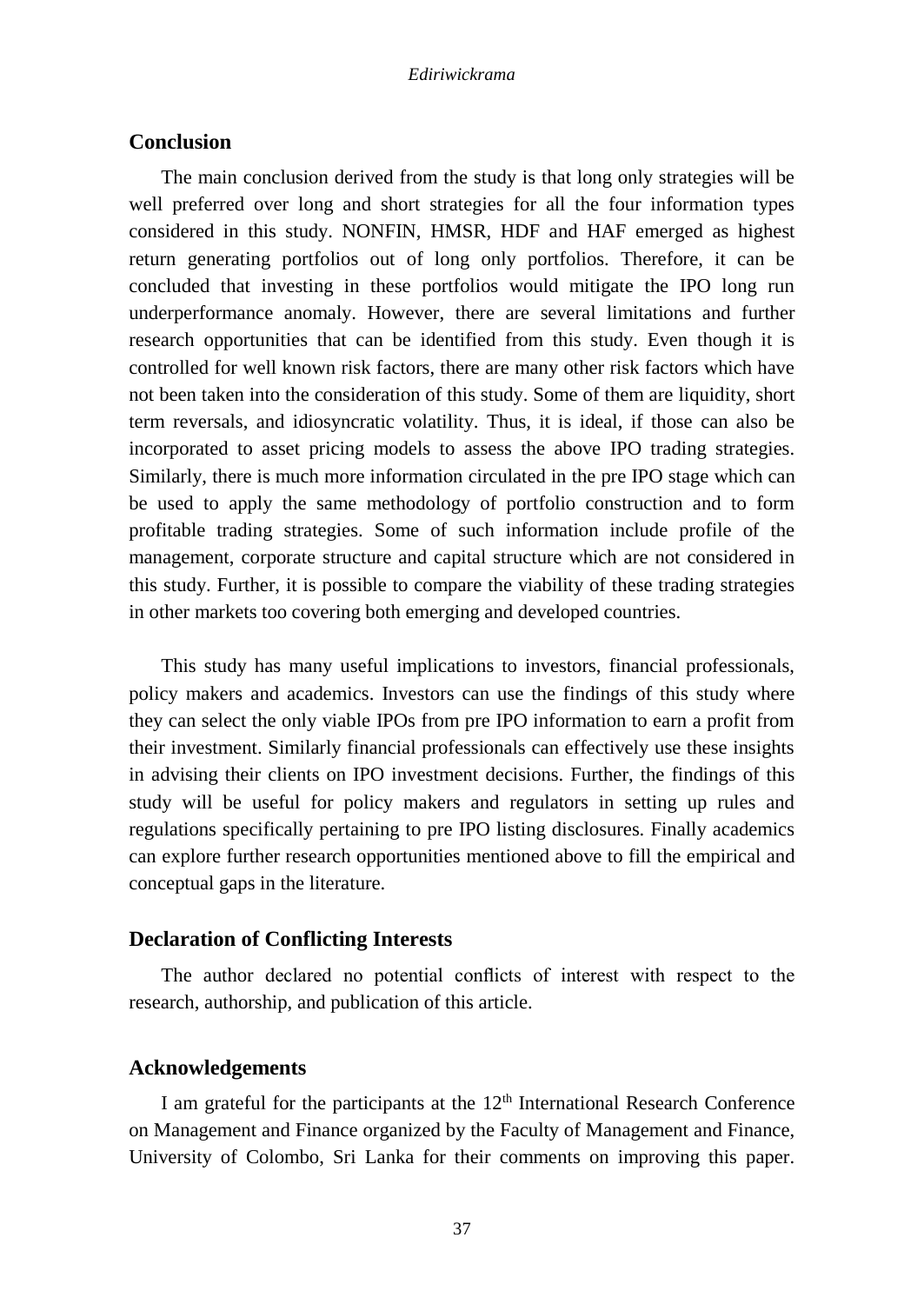Further, I am especially indebted to two anonymous referees for many valuable suggestions.

# **References**

- Akerlof, G. A. (1970). The market for ''Lemons'': Quality uncertainty and the market mechanism. *The Quarterly Journal of Economics*, *84*(3), 488–500. [doi:10.2307/1879431.](https://academic.oup.com/qje/article-abstract/84/3/488/1896241?redirectedFrom=fulltext)
- Allen, F., & Faulhaber, G. R. (1989). Signaling by underpricing in the IPO market. *Journal of Financial Economics*, *23*(2), 303–323. [doi:10.1016/0304-](https://econpapers.repec.org/article/eeejfinec/v_3a23_3ay_3a1989_3ai_3a2_3ap_3a303-323.htm) [405X\(89\)90060-3.](https://econpapers.repec.org/article/eeejfinec/v_3a23_3ay_3a1989_3ai_3a2_3ap_3a303-323.htm)
- Barber, B., & Odean, T. (2008). All that glitters: The effect of attention and news on the buying behavior of individual and institutional investors. *Review of Financial Studies*, *21*(2), 785–818. [doi:10.1093/rfs/hhm079.](http://faculty.haas.berkeley.edu/odean/papers%20current%20versions/allthatglitters_rfs_2008.pdf)
- Baron, D. P. (1982). A model of the demand for investment banking advising and distribution services for new issues. *The Journal of Finance*, *37*(4), 955–976. [doi:10.1111/j.1540-6261.1982.tb03591.x.](https://onlinelibrary.wiley.com/doi/full/10.1111/j.1540-6261.1982.tb03591.x)
- Beatty, R. (1993).The economic determinants of auditor compensation in the initial public offerings market. *Journal of Accounting Research*, *31*, 294–302. [doi:10.2307/2491275.](https://econpapers.repec.org/article/blajoares/v_3a31_3ay_3a1993_3ai_3a2_3ap_3a294-302.htm)
- Brav, A., & Gompers P. A. (1997). Myth or reality? The long run underperformance of initial public offerings: Evidence from venture or non-venture capital backed companies. *The Journal of Finance, 52*(5), 1791–1821. [doi:10.1111/j.1540-](https://onlinelibrary.wiley.com/doi/abs/10.1111/j.1540-6261.1997.tb02742.x) [6261.1997.tb02742.x.](https://onlinelibrary.wiley.com/doi/abs/10.1111/j.1540-6261.1997.tb02742.x)
- Carhart, M. M. (1997). On persistence in mutual fund performance. *The Journal of Finance*, *52*, 57–82. [doi:10.1111/j.1540-6261.1997.tb03808.x.](https://onlinelibrary.wiley.com/doi/abs/10.1111/j.1540-6261.1997.tb03808.x)
- Carter, R. B., Dark, F. H., & Singh, A. K. (1998). Underwriter reputation, initial returns and the long run performance of IPO stocks. *The Journal of Finance, 53*(1), 285–311. Retrieved from [http://www.jstor.org/stable/117442.](http://www.jstor.org/stable/117442)
- Chou, P. H., Ho, P. H., & Ko, K. C. (2012). Do industries matter in explaining stock returns and asset pricing anomalies? *Journal of Banking and Finance*, *36*(2), 355–370. [doi:10.1016/j.jbankfin.2011.07.016.](https://ideas.repec.org/a/eee/jbfina/v36y2012i2p355-370.html)
- Cooper, M. J., Gulen, H., & Rau, P. R. (2009). *Performance for pay? The relationship between CEO compensation and future stock price performance*. [doi:10.2139/SSRN.1572085.](https://papers.ssrn.com/sol3/papers.cfm?abstract_id=1572085)
- Craswell, A., Francis, J., & Taylor, S. (1995). Auditor brand name reputations and industry specializations. *Journal of Accounting and Economics*, *20*, 297–322. [doi:10.1016/0165-4101\(95\)00403-3.](https://www.sciencedirect.com/science/article/pii/0165410195004033)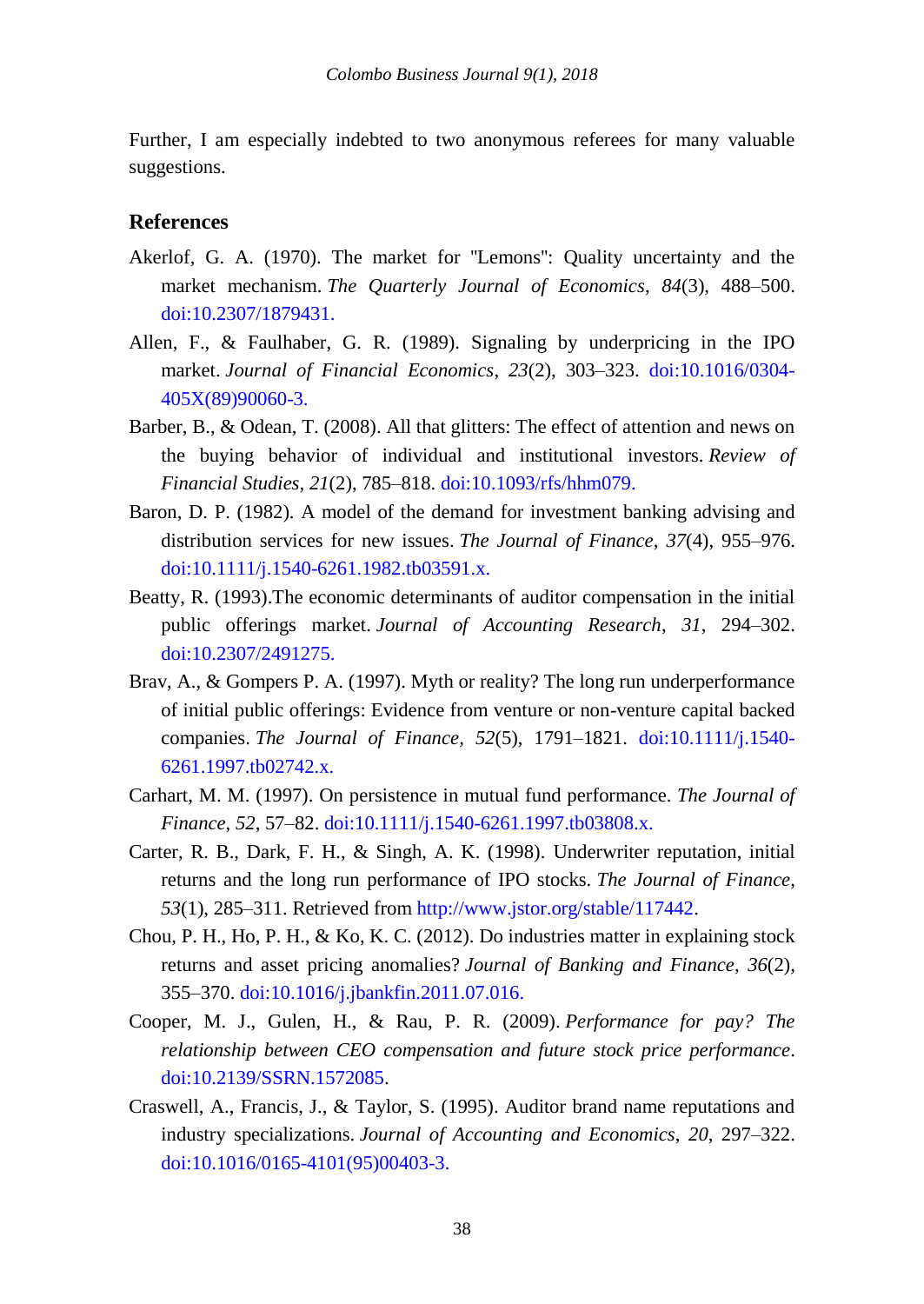- Dong, M., & Michel, J. S. (2012). Do industry growth prospects drive IPO stock performance? [doi:10.2139/ssrn.1787222.](https://papers.ssrn.com/sol3/papers.cfm?abstract_id=1787222)
- Easley, D., Hvidkjaer, S., & O'Hara, M. (2002). Is information risk a determinant of asset returns? *The Journal of Finance*, *57*, 2185–2221. [doi:10.1111/1540-](https://onlinelibrary.wiley.com/doi/abs/10.1111/1540-6261.00493) [6261.00493](https://onlinelibrary.wiley.com/doi/abs/10.1111/1540-6261.00493)
- Espenlaub, S., Walker, M., & Stathopoulos, K. (2004). UK executive compensation practices: New economy vs old economy. *Journal of Management Accounting Research*, *16*, 57–92. Retrieved from [https://papers.ssrn.com/sol3/](https://papers.ssrn.com/sol3/%20papers.cfm?abstract_id=650121)  [papers.cfm?abstract\\_id=650121](https://papers.ssrn.com/sol3/%20papers.cfm?abstract_id=650121)
- Fama, E. F. (1970). Efficient capital markets: A review of theory and empirical work. *The Journal of Finance*, *25*(2), 383–417. [doi:10.2307/2325486.](https://www.jstor.org/stable/2325486?seq=1#page_scan_tab_contents)
- Fama, E. F., & French, K. R. (1993). Common risk factors in stock and bond returns. *The Journal of Finance, 33*, 3–56. [doi:10.1016/0304-405X\(93\)90023-5.](https://www.sciencedirect.com/science/article/pii/0304405X93900235)
- Fama, E. F., & French, K. R. (2015). A five factor asset pricing model. *Journal of Financial Economics*, *116*, 1–22. [doi:10.1016/j.jfineco.2014.10.010.](https://www.sciencedirect.com/science/article/pii/S0304405X14002323)
- Fang, L., & Peress, J. (2009). Media coverage and cross section of stock returns. *The Journal of Finance, 64*(5), 2023–2052. [doi:10.1111/j.1540-](https://onlinelibrary.wiley.com/doi/abs/10.1111/j.1540-6261.2009.01493.x) [6261.2009.014 93.x.](https://onlinelibrary.wiley.com/doi/abs/10.1111/j.1540-6261.2009.01493.x)
- Feltham, G. A., Hughes, J. S., & Simunic, D. (1991). Empirical assessment of the impact of the auditor quality on the valuation of new issues. *Journal of Accounting and Economics*, *14*, 375–399. [doi:10.1016/0165-4101\(91\)90009-D.](https://www.sciencedirect.com/science/article/pii/016541019190009D)
- Girma, S., Thomson, S., & Wright, P. W. (2007). Corporate governance reforms and executive compensation. *The Manchester School, 75*(1), 405–426. [doi:10.1111/j.1467-9957.2007.01003.x.](https://onlinelibrary.wiley.com/doi/abs/10.1111/j.1467-9957.2007.01003.x)
- Grossman, S. J., & Hart, O. D. (1983). An analysis of principal-agent problem. *Econometrica*, *51*, 7–45. [doi:10.2307/1912246.](https://www.jstor.org/stable/1912246?seq=1#page_scan_tab_contents)
- Holmstrom, B. (1979). Moral hazard and observerbility. *Bell Journal of Economics*, *10*, 74–91. [doi:10.2307/3003320.](https://www.jstor.org/stable/3003320?seq=1#page_scan_tab_contents)
- Hou, K., & Robinson, D. T. (2006). Industry concentration and average stock returns. *The Journal of Finance, 61*, 1927–1956. [doi:10.1111/j.1540-](https://onlinelibrary.wiley.com/doi/abs/10.1111/j.1540-6261.2006.00893.x) [6261.2006.00893.x.](https://onlinelibrary.wiley.com/doi/abs/10.1111/j.1540-6261.2006.00893.x)
- Jensen, M. C., & Meckling, W. H. (1976). Theory of the firm: Managerial behavior, agency costs and ownership structure. *Journal of Financial Economics, 3*(4), 305–360. [doi:10.1016/0304-405X\(76\)90026-x.](https://www.sciencedirect.com/science/article/pii/0304405X7690026X)
- Jensen, M. C., & Murphy, K. J. (1990). Performance pay and top management incentives. *Journal of Political Economy, 98*, 225–264. Retrieved from [https://www.jstor.org/stable/2937665?seq=1#page\\_scan\\_tab\\_contents](https://www.jstor.org/stable/2937665?seq=1#page_scan_tab_contents)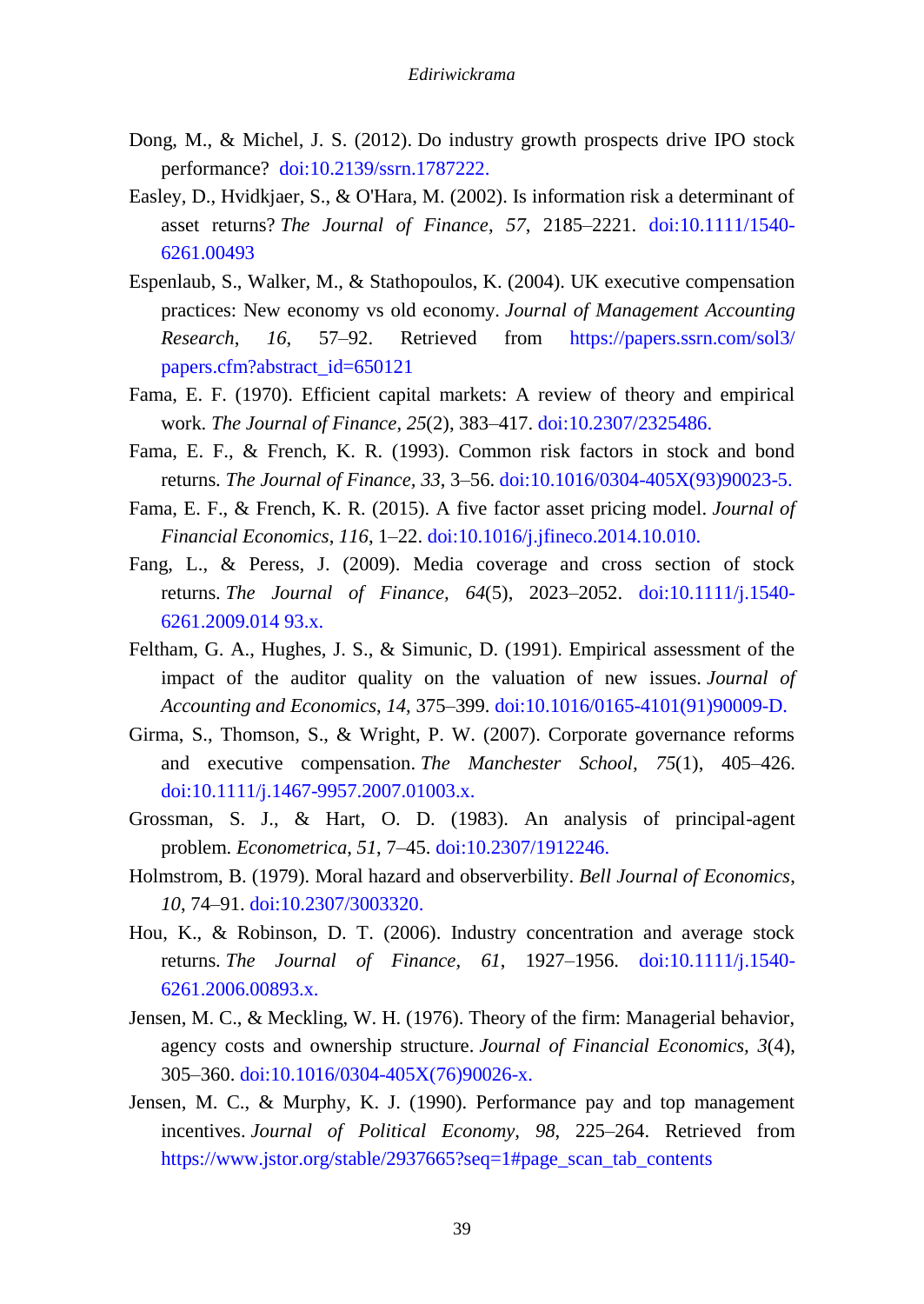- Kooli, M., & Suret, J. (2004).The aftermarket performance in initial public offerings in Canada. *Journal of Multinational Financial Management, 14*, 47–66. [doi:10.1016/51042-444X\(03\)00038-0.](https://www.sciencedirect.com/science/article/pii/S1042444X03000380)
- Kraus, A., & Litzenberger, R. H. (1976). Skewness preference and the valuation of risk assets. *The Journal of Finance*, *31*, 1085–1100. [doi:10.2307/2326275.](https://www.jstor.org/stable/2326275?seq=1#page_scan_tab_contents)
- Leland, H. E., & Pyle, D. H. (1977). Informational asymmetries, financial structure and financial intermediation. *The Journal of Finance*, *32*(2), 371–387. [doi:10.2307/2326770.](https://www.jstor.org/stable/2326770?seq=1#page_scan_tab_contents)
- Levis, M. (1993). The long run performance of initial public offerings: The UK experience 1980-1988. *Financial Management*, *22*(1), 28–41. [doi:10.2307/366](https://www.jstor.org/stable/3665963?seq=1#page_scan_tab_contents)  [5963.](https://www.jstor.org/stable/3665963?seq=1#page_scan_tab_contents)
- Lewellen, W., Loderer, C., Martin, K., & Blum, G. (1992).Executive compensation and the performance of the firm. *Managerial and Decision Economics*, *13*, 65– 74. [doi: 10.1002/mde.4090130108.](https://onlinelibrary.wiley.com/doi/pdf/10.1002/mde.4090130108)
- Lewellen, J., Nagel, S., & Shanken, J. A. (2010). A skeptical appraisal of asset pricing tests. *Journal of Financial Economics, 96*, 175–194. [doi:10.1016/j.jfineco.20 09.09.001.](https://www.sciencedirect.com/science/article/pii/S0304405X09001950)
- Lintner, J. (1965). Security prices, risk, and maximal gains from diversification. *The Journal of Finance*, *20*(4), 587–615. [doi: 10.1111/j.1540-6261.1965.tb0 2930.x.](https://onlinelibrary.wiley.com/doi/full/10.1111/j.1540-6261.1965.tb02930.x)
- Liu, L. X., Sherman, A. E., & Zhang, Y. (2014). The long run role of the media: Evidence from initial public offerings. *Management Science, 60*(8), 1945–1964. [doi:10.1287/mnsc.2013.1851.](https://pubsonline.informs.org/doi/abs/10.1287/mnsc.2013.1851)
- Main, B. G. M., Bruce, A., & Buck, T. (1996). Total board remuneration and company performance. *Economic Journal, 106*(439), 1627–1644. [doi:10.2307/2235204.](https://www.jstor.org/stable/2235204?seq=1#page_scan_tab_contents)
- Malmendier, U., & Tate, G. A. (2009). Superstar CEOs. *Quarterly Journal of Economics, 124*, 1593–1628. [doi: 10.1162/qjec.2009.124.4.1593.](https://academic.oup.com/qje/article/124/4/1593/1917196)
- Masson, R. T. (1971). Executive motivations, earnings and consequent equity performance. *Journal of Political Economy*, *79*, 1278–1292. [doi:10.1086/259835](https://www.journals.uchicago.edu/doi/abs/10.1086/259835)
- McConaughy, D. L., & Mishra, C. S. (1996). Debt, performance based incentives and firm performance. *Financial Management, 25*, 37–51. [doi:10.2307/3665988.](https://www.jstor.org/stable/3665988?seq=1#page_scan_tab_contents)
- Merhebi, R., Pattenden, K., Swan, P. L., & Zhou, X. (2006). Australian chief executive officer remuneration: Pay and performance. *Accounting and Finance, 46*, 481–497. [doi:10.1111/j.1467-629X.2006.00178.x.](https://onlinelibrary.wiley.com/doi/abs/10.1111/j.1467-629X.2006.00178.x)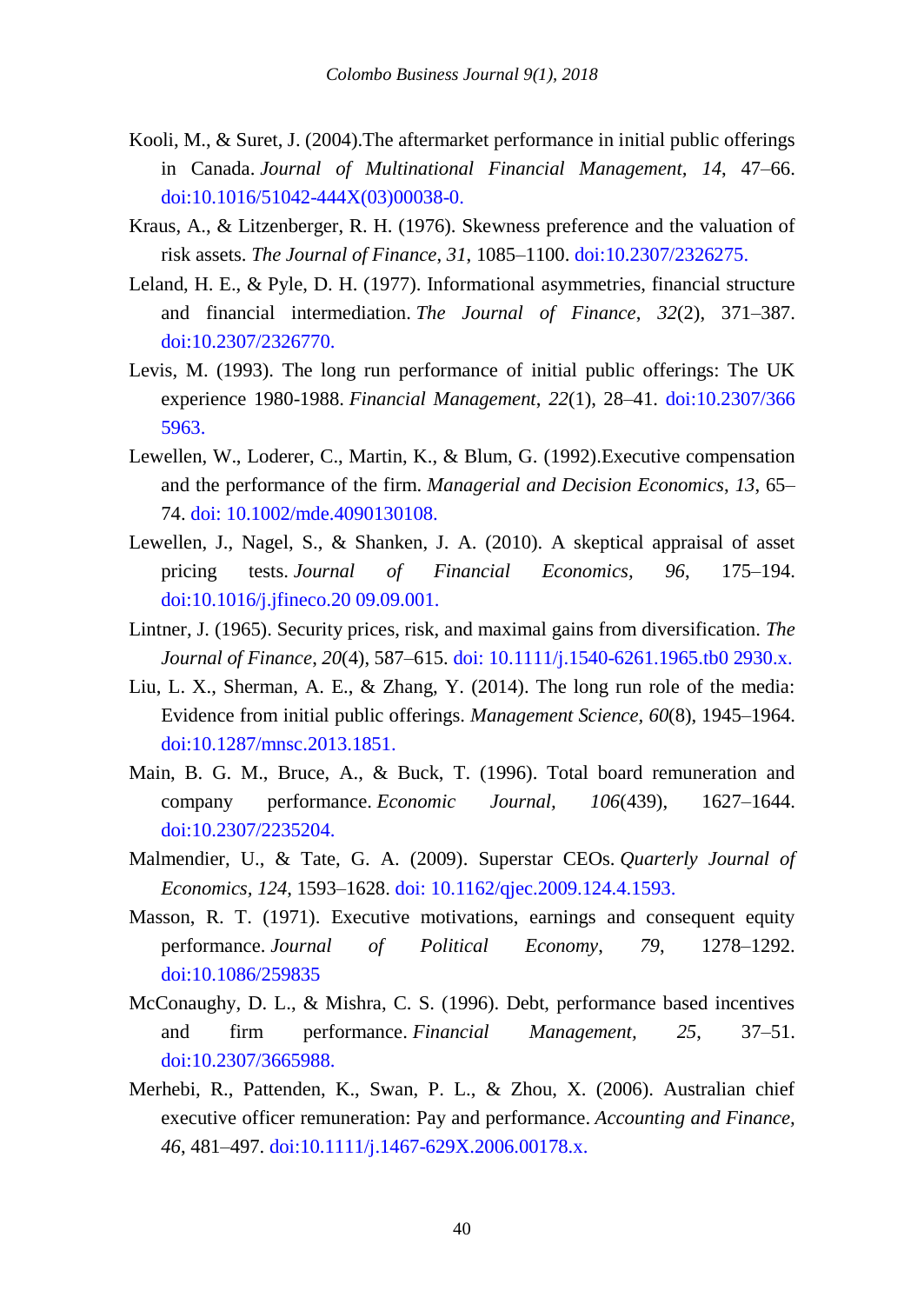- Merton, R. C. (1987). A simple model of capital market equilibrium with incomplete information. *The Journal of Finance, 42*, 483–510. [doi:10.1111/j.1540-6261.1987.tb04565.x.](https://onlinelibrary.wiley.com/doi/abs/10.1111/j.1540-6261.1987.tb04565.x)
- Mossin, J. (1966). Equilibrium in a capital asset market. *Econometrica: Journal of the Econometric Society, 34*(4), 768–783[. doi:10.2307/1910098.](https://www.jstor.org/stable/1910098?seq=1#page_scan_tab_contents)
- Newey, W. K., & West, K. D. (1987). A simple, positive semi definite heteroscedasticity and serial correlation consistent co variance matrix. *Econometrica*, *55*(3), 703–708[. doi:10.2307/1913610.](http://www.nber.org/papers/t0055)
- Nikbakht, E., Shahrokhi, M., & Martin, R. Jr. (2007). IPO pricing and executive compensation. *International Journal of Business, 12*(3), 311–324. Retrieved from [https://papers.ssrn.com/sol3/papers.cfm?abstract\\_id=1141338](https://papers.ssrn.com/sol3/papers.cfm?abstract_id=1141338)
- Palmrose, Z. V. (1988). An analysis of auditor litigation and audit service quality. *The Accounting Review*, *63*, 55–73. Retrieved from [https://www.jstor.org/stable/247679?seq=1#page\\_scan\\_tab\\_contents](https://www.jstor.org/stable/247679?seq=1#page_scan_tab_contents)
- Perera, K. L. W. (2014). *Evaluation of market performance of initial public offerings (IPOs) and its determinants: Evidence from Australian IPOs*  (Unpublished doctoral dissertation). Victoria University, Melbourne, Australia.
- Peter, S. (2007). Performance of initial public offerings and privatized offers: Evidence from a developing country. *Managerial Finance*, *33*(10), 798-809. [doi:10.1108/03074350710779241.](https://www.emeraldinsight.com/doi/full/10.1108/03074350710779241)
- Picconi, M., & Reynolds, J. K. (2013). *Do auditors know more than the market?* Manuscript in preparation. Retrieved from [https://mason.wm.edu/faculty/](https://mason.wm.edu/faculty/%20documents/auditors_know_mo%20re_Picconi.PDF.)  [documents/auditors\\_know\\_mo re\\_Picconi.PDF.](https://mason.wm.edu/faculty/%20documents/auditors_know_mo%20re_Picconi.PDF.)
- Ritter, J. R. (1991). The long run performance of initial public offerings. *The Journal of Finance*, *46*(1), 3–27[. doi:10.1111/j.1540-6261.1991.tb03743.x.](https://onlinelibrary.wiley.com/doi/abs/10.1111/j.1540-6261.1991.tb03743.x)
- Rock, K. (1986). Why new issues are underpriced? *Journal of Financial Economics, 15*(1-2), 187–212. [doi:10.1016/0304-405X\(86\)90054-1.](https://www.sciencedirect.com/science/article/pii/0304405X86900541)
- Sahoo, S., & Rajib, P. (2010). Aftermarket pricing performance of initial public offerings: Indian IPO market 2002-2006. *Vikalpa, 35*(4), 27–43. [doi:10.1177/0256090920100403.](http://www.vikalpa.com/pdf/articles/2010/Vik354-03-ResSahoo.pdf)
- Samuelson, P. A. (1965). Proof that properly anticipated prices fluctuate randomly. *Industrial Management Review*, *6*(2), 41–49. [doi:10.1142/9789814566926\\_0002.](https://www.ifa.com/media/images/pdf%20files/samuelson-proof.pdf)
- Sharpe, W. F. (1964). Capital asset prices: A theory of market equilibrium under conditions of risk. *The Journal of Finance*, *19*(3), 425–442. [doi:10.1111/j.1540-](https://www.jstor.org/stable/2977928?seq=1#page_scan_tab_contents) [6261.1964.tb02865.x.](https://www.jstor.org/stable/2977928?seq=1#page_scan_tab_contents)
- Simunic, D. (1980). The pricing of audit services: Theory and evidence. *Journal of Accounting Research*, *18*, 161–190. [doi:10.2307/2490397.](https://www.jstor.org/stable/2490397?seq=1#page_scan_tab_contents)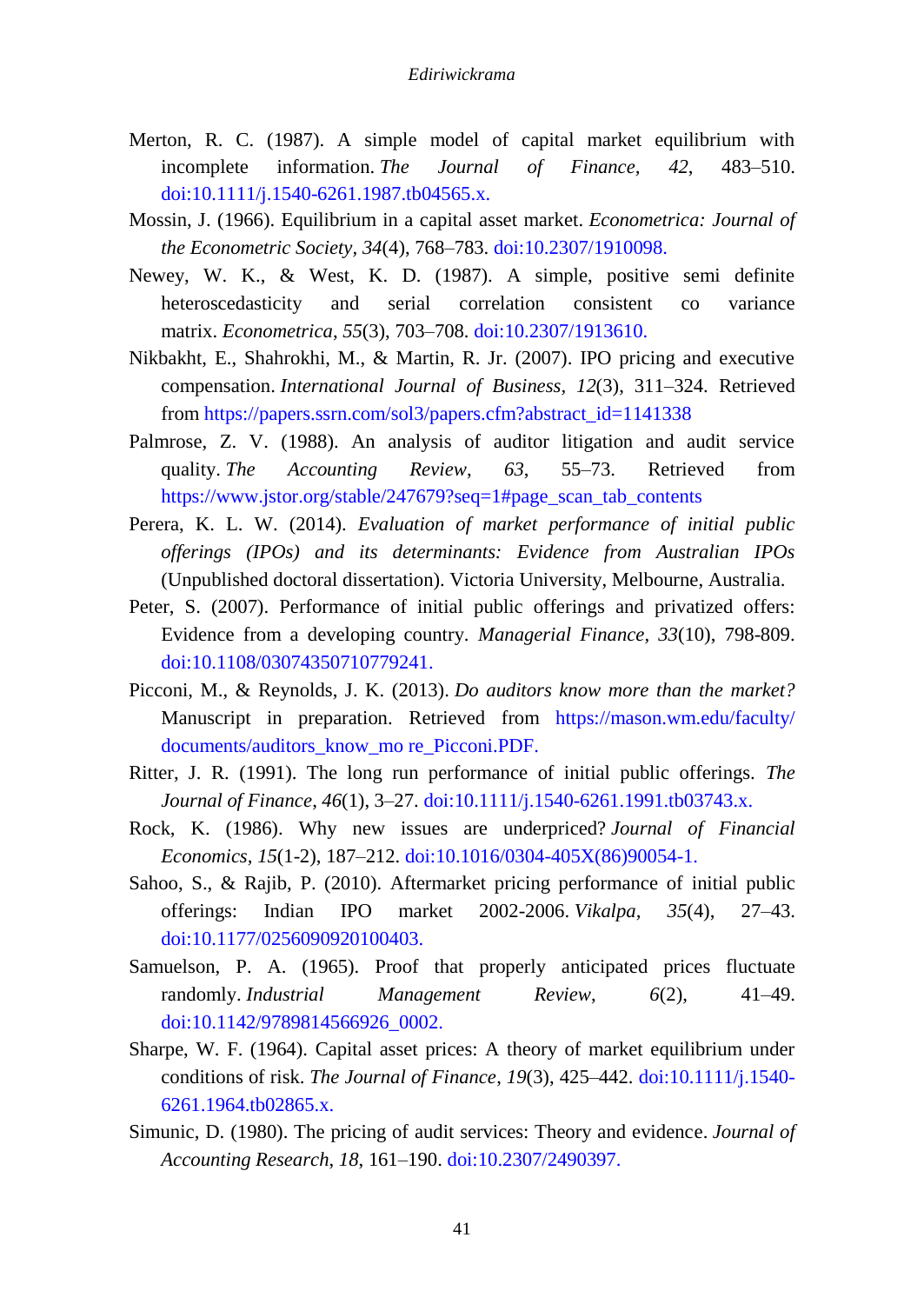- Tetlock, P. C. (2011). All the news that's fit to reprint: Do investors react to stale information. *Review of Financial Studies*, *24*(5), 1481–1512. [doi:10.1093/rfs/hhq141.](https://academic.oup.com/rfs/article/24/5/1481/1613314)
- Van Nieuwerburgh, S., & Veldkamp, L. (2009). Information immobility and the home bias puzzle. *The Journal of Finance*, *64*(3), 1187–1215. [doi:10.1111/j.1540-6261.2009.01462.x.](http://www.nber.org/papers/w13366)
- Weber, J., & Willenborg, M. (2003). Do expert informational intermediaries add value? Evidence from auditors in micro-cap initial public offerings. *Journal of Accounting Research*, *41*(4), 681–720. [doi:10.1111/1475-679X.00120.](https://onlinelibrary.wiley.com/doi/abs/10.1111/1475-679X.00120)
- Welch, I. (1989). Seasoned offerings, imitation costs, and the underpricing of initial public offerings. *The Journal of Finance*, *44*(2), 421–449. [doi:10.1111/j.1540-](https://www.jstor.org/stable/2328597?seq=1#page_scan_tab_contents) [6261.1989.tb05064.x.](https://www.jstor.org/stable/2328597?seq=1#page_scan_tab_contents)

#### **Appendix: Factor Construction for Asset Pricing Models**

Stock returns for July of year *t* to June of year *t+*1 were used in this study for the period from January 2003 to December 2016. There are six risk factors used in this study to formulate asset pricing models as prescribed by Kraus and Litzenberger (1976); Fama and French (1993, 2015); Carhart (1997). These factors are market risk premium (MRP), small minus big (SMB) factor for size, high minus low factor (HML) factor for book to market ratio, winner minus loser (WML) factor for momentum, robust minus weak (RMW) factor for profitability and conservative minus aggressive (CMA) factor for investment. MRP is calculated by deducting risk free rate (three month Treasury bill rate published by Central Bank of Sri Lanka) from market rate of return which is calculated as the monthly All Share Price Index (ASPI) change of Colombo Stock Exchange.

Firm size is measured by market capitalisation of the firm by multiplying number of stocks outstanding in June of year *t* and market price of at that date. The book to market equity ratio is the division between book equity value at the fiscal year end in calendar year *t-*1 and the market value at December of year *t-*1. In June of each year *t*, all the stocks will be divided in to two portfolios called small (S) and big (B) based on firm size on 50:50 ratio. Independently same stocks will be divided in to three portfolios called value (V), Neutral (N) and growth (G) based on book to market ratio. The dividing ratio is top 30% for V, middle 40% for N and bottom 30% for G. Then six portfolios will be formed at the intersection of firm size and book to market ratio which are SG, SN, SV, BG, BN and BV. It is shown in below table.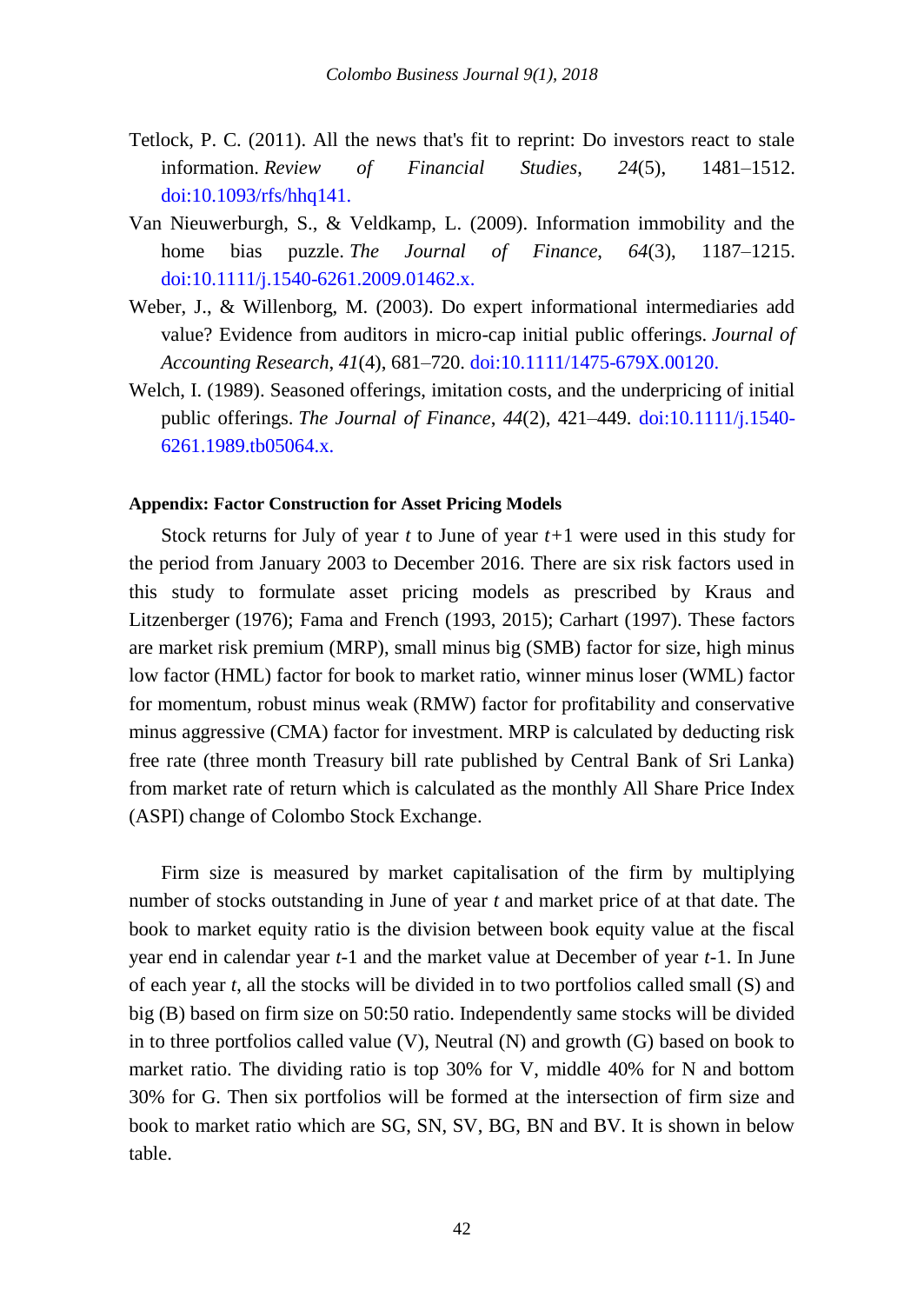|                                      |               | Firm size (Market capitalization) |                         |  |  |  |  |
|--------------------------------------|---------------|-----------------------------------|-------------------------|--|--|--|--|
|                                      |               | Small $(S)$                       | $\text{Big }(\text{B})$ |  |  |  |  |
| <b>Book to market</b><br>ratio (BTM) | Growth (G)    | Small Growth (SG)                 | Big Growth (BG)         |  |  |  |  |
|                                      | Neutral $(N)$ | Small Neutral (SN)                | Big Neutral (BN)        |  |  |  |  |
|                                      | Value (V)     | Small Value (SV)                  | Big Value (BV)          |  |  |  |  |

Equal weighted monthly returns for these six portfolios are calculated each month over the next twelve months from July of year *t* to June of year *t+*1. Then it is possible to calculate SMB and HML using following equations. However, it should be noted that below SMB formula will be used only for Fama and French three factor model (FF3) only and SMB formula for Fama and French five factor model (FF5) will be presented at the last section of this appendix.

$$
SMB(FF3) = \frac{1}{3}(SV + SN + SG) - \frac{1}{3}(BV + BN + BG)
$$
  
\n
$$
HML = \frac{1}{2}(SV + BV) - \frac{1}{2}(SG + BG)
$$

WML factor is also constructed using firm size and firm's prior stock price performance (momentum). Momentum is calculated by summing up prior returns of a particular stock from *t-*2 to *t-*12. Then all stocks will be sorted based on momentum in the ratio of top 30% for winners (W), middle 40% for neutral (N) and bottom 30% for losers (L). Independently, stocks will be sorted based on firm size in to small (S) and big (B) similar to the procedure followed in calculating SMB and HML factors. Then six portfolios will be formed at the intersection of firm size and momentum as follows.

|                       |                | Firm size (Market capitalization)      |                  |  |  |  |  |
|-----------------------|----------------|----------------------------------------|------------------|--|--|--|--|
|                       |                | Small $(S)$<br>$\text{Big }(\text{B})$ |                  |  |  |  |  |
|                       | <b>Losers</b>  | Small Losers (SL)                      | Big Losers (BL)  |  |  |  |  |
| <b>Price Momentum</b> | <b>Neutral</b> | Small Neutral (SN)                     | Big Neutral (BN) |  |  |  |  |
|                       | <b>Winners</b> | Small Winners (SW)                     | Big Winners (BW) |  |  |  |  |

Equal weighted monthly returns for these portfolios are calculated each month from July of year *t* to June of year *t+*1. Then it is possible to construct WML factor using following equation.

$$
WML = \frac{1}{2}(SW + BW) - \frac{1}{2}(SL + BL)
$$

Computation of RMW and CMA factors is also similar to the construction of other factors. Calculation of two size portfolios (S and B) is same for RMW and